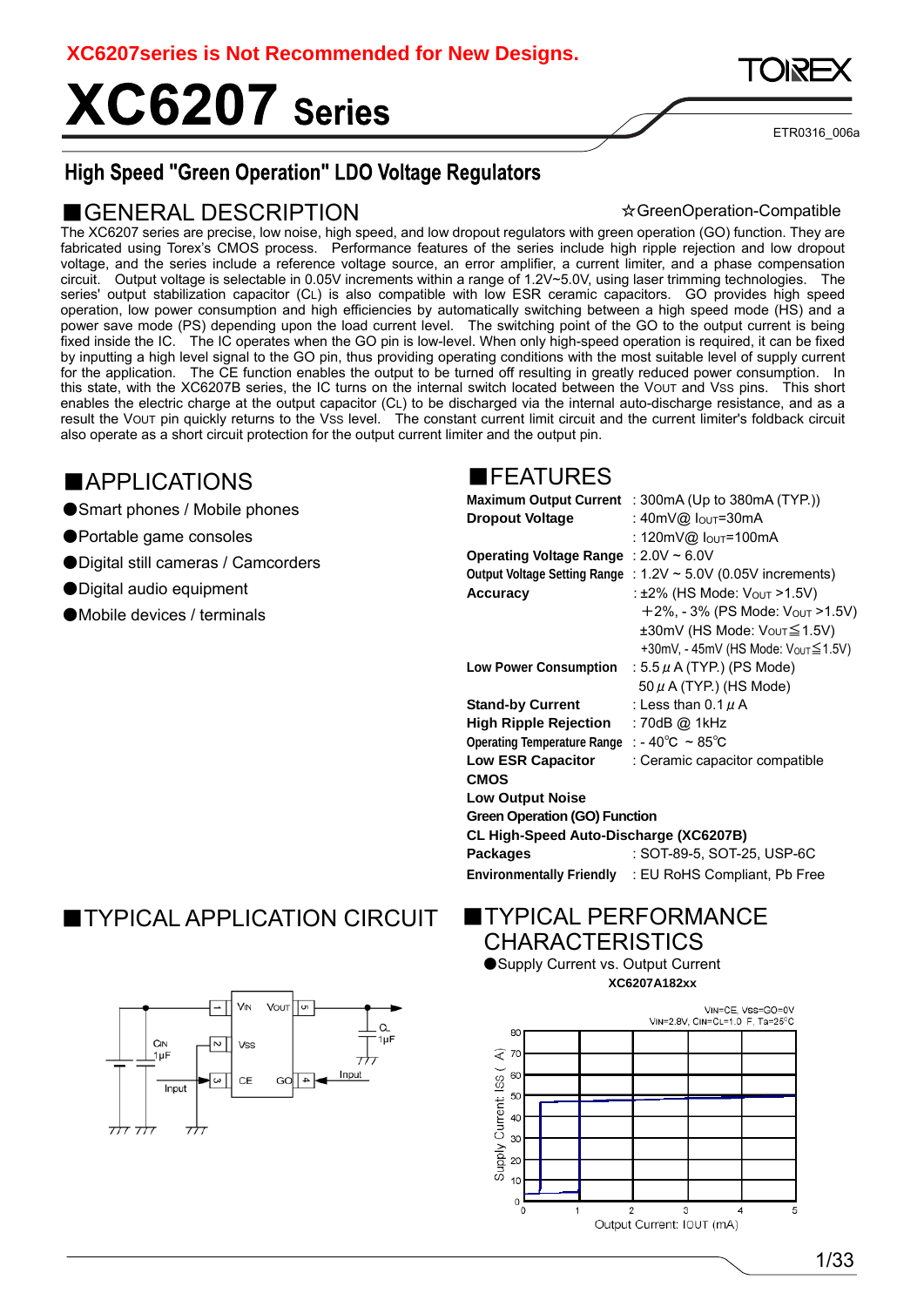# **XC6207Series**

### ■PIN CONFIGURATION



USP-6C (BOTTOM VIEW)  $V_{\mathsf{OUT}}$  $V_{IN}$   $V_{SS}$  CE GO 4 2 1 3 5

> SOT-25 (TOP VIEW)



SOT-89-5 (TOP VIEW)

\*The dissipation pad for the USP-6C package should be solder-plated in recommended mount pattern and metal masking so as to enhance mounting strength and heat release. If the pad needs to be connected to other pins, it should be connected to the Vss (No. 5) pin.

### ■PIN ASSIGNMENT

| <b>PIN NUMBER</b> |               |          | <b>PIN NAME</b> | <b>FUNCTIONS</b>            |  |  |
|-------------------|---------------|----------|-----------------|-----------------------------|--|--|
| USP-6C            | <b>SOT-25</b> | SOT-89-5 |                 |                             |  |  |
|                   |               |          | <b>VIN</b>      | Power Input                 |  |  |
|                   |               |          | NC.             | No Connection               |  |  |
|                   | 5             |          | VOUT            | Output                      |  |  |
|                   |               |          | GO              | Green Operation Mode Switch |  |  |
| 5                 |               |          | <b>Vss</b>      | Ground                      |  |  |
| 6                 |               |          | <b>CE</b>       | <b>ON/OFF Control</b>       |  |  |

### ■FUNCTIONS CHART

#### ●CE pin

| СF | <b>FUNCTION</b> |
|----|-----------------|
| ⊣  | Operation       |
|    | Stand-by        |

\*For the XC6207B series, the output capacitor (CL) is discharged via the internal auto-discharge resistance when the CE is at low level.

#### ●GO pin

| GO | <b>FUNCTION</b>                                      |
|----|------------------------------------------------------|
|    | High Speed Mode                                      |
|    | Green Operation (HS/PS Mode Automatic Switching)     |
|    | I <sub>GO</sub> ≤ I <sub>OUT</sub> : High Speed Mode |
|    | $\log_{\rm 1.5}$ Iout : Power Save Mode              |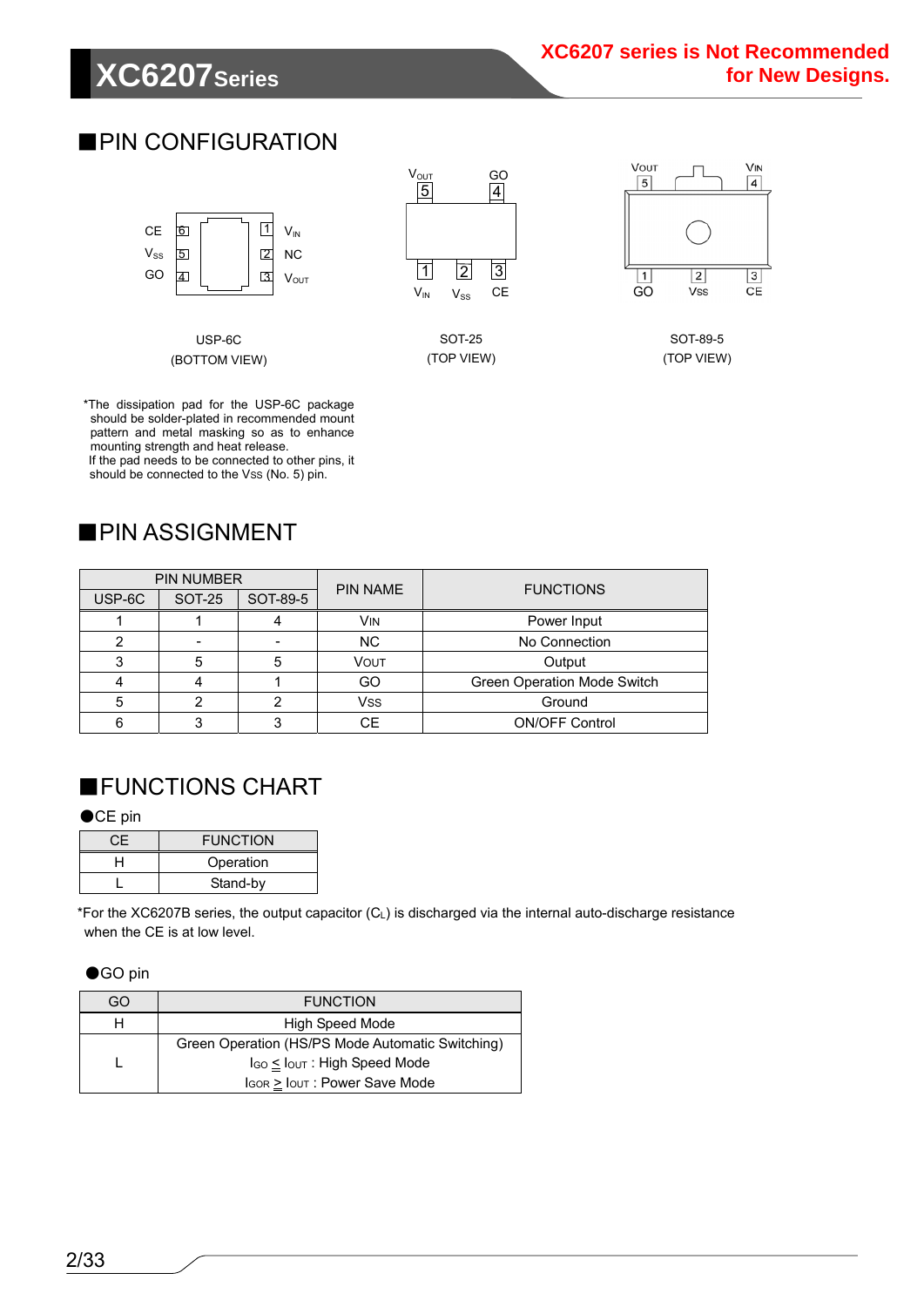### ■PRODUCT CLASSIFICATION

●Ordering Information

XC6207 ①②③④⑤⑥-⑦(\*1)

| <b>DESIGNATOR</b> | <b>DESCRIPTION</b>           | <b>SYMBOL</b> | <b>DESCRIPTION</b>                                                                                                                                                                                                                                              |
|-------------------|------------------------------|---------------|-----------------------------------------------------------------------------------------------------------------------------------------------------------------------------------------------------------------------------------------------------------------|
| D                 |                              | A             | CE High Active, no resistor for fixing pin's electrical potential,<br>no C <sub>L</sub> discharge resistor                                                                                                                                                      |
|                   | Type of Regulator            | B             | CE High Active, no resistor for fixing pin's electrical potential,<br>with $C_L$ discharge resistor                                                                                                                                                             |
| (2)3              | Output Voltage               | $12 \sim 50$  | ex.) VOUT(T) = 3.0V $\rightarrow$ (2) = 3, (3) = 0                                                                                                                                                                                                              |
|                   | <b>Output Accuracy</b>       | 2             | Output voltage 0.1V increments<br>When HS mode, 1.2V ≤ VOUT(T) ≤ 1.5V : Accuracy ± 30mV<br>1.5V $\leq$ Vout(T) $\leq$ 5.0V: Accuracy $\pm$ 2%<br>When PS mode, 1.2V ≤ VOUT(T) ≤ 1.5V: Accuracy ± 30mV or - 45mV<br>1.5V < VOUT(T) ≤ 5.0V: Accuracy ± 2% or - 3% |
| $\circled{4}$     |                              | A             | Output voltage 0.05V increments<br>When HS mode, 1.2V ≤ VOUT(T) ≤ 1.5V : Accuracy ± 30mV<br>1.5V < VOUT(T) ≤ 5.0V: Accuracy ± 2%<br>When PS mode, 1.2V ≤ VOUT(T) ≤ 1.5V: Accuracy ± 30mV or - 45mV<br>1.5V < VOUT(T) ≤ 5.0V: Accuracy ± 2% or - 3%              |
|                   |                              | ER            | USP-6C                                                                                                                                                                                                                                                          |
|                   |                              | ER-G          | USP-6C (Halogen & Antimony free)                                                                                                                                                                                                                                |
| $$6 - 7$          | Packages<br>Taping Type (*2) | MR.           | SOT-25                                                                                                                                                                                                                                                          |
|                   |                              | MR-G          | SOT-25 (Halogen & Antimony free)                                                                                                                                                                                                                                |
|                   |                              | <b>PR</b>     | SOT-89-5                                                                                                                                                                                                                                                        |

 $(1)$  The "-G" suffix indicates that the products are Halogen and Antimony free as well as being fully EU RoHS compliant.

 $(2)$  The device orientation is fixed in its embossed tape pocket. For reverse orientation, please contact your local Torex sales office or representative. (Standard orientation: ⑤R-⑦, Reverse orientation: ⑤L-⑦)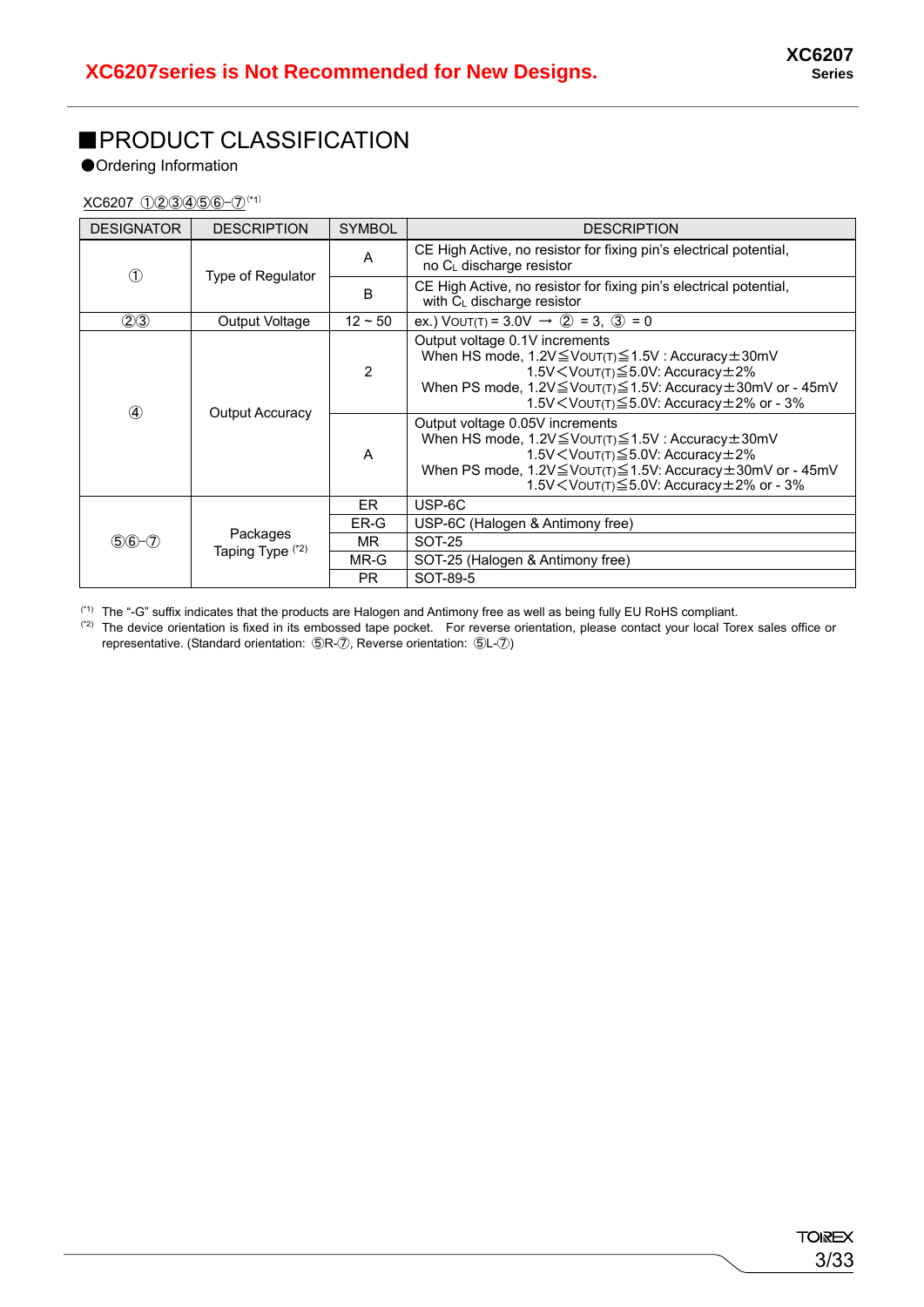# **XC6207Series**

### ■ BLOCK DIAGRAMS

●XC6207A Series ●XC6207B Series



\*Diodes inside the circuit are ESD protection diodes and parasitic diodes.

### ■ABSOLUTE MAXIMUM RATINGS

|                               |               |              |                 | Ta=25 $^{\circ}$ C |
|-------------------------------|---------------|--------------|-----------------|--------------------|
| <b>PARAMETER</b>              |               |              |                 | <b>UNITS</b>       |
| Input Voltage                 |               | <b>VIN</b>   | $-0.3 \sim 7.0$ | v                  |
| <b>Output Current</b>         |               | <b>I</b> OUT | $500*$          | mA                 |
| Output Voltage                |               |              |                 | v                  |
| CE Input Voltage              |               |              |                 | V                  |
| GO Input Voltage              |               |              |                 | V                  |
|                               | SOT-89-5      |              | 500             |                    |
| <b>Power Dissipation</b>      | <b>SOT-25</b> | Pd           | 250             | mW                 |
|                               | USP-6C        |              | 100             |                    |
| Operational Temperature Range | Topr          | $-40 - + 85$ | °C              |                    |
| Storage Temperature Range     | Tstg          | $-55 - +125$ | $^{\circ}$ C    |                    |

\* IOUT=Pd / (VIN-VOUT)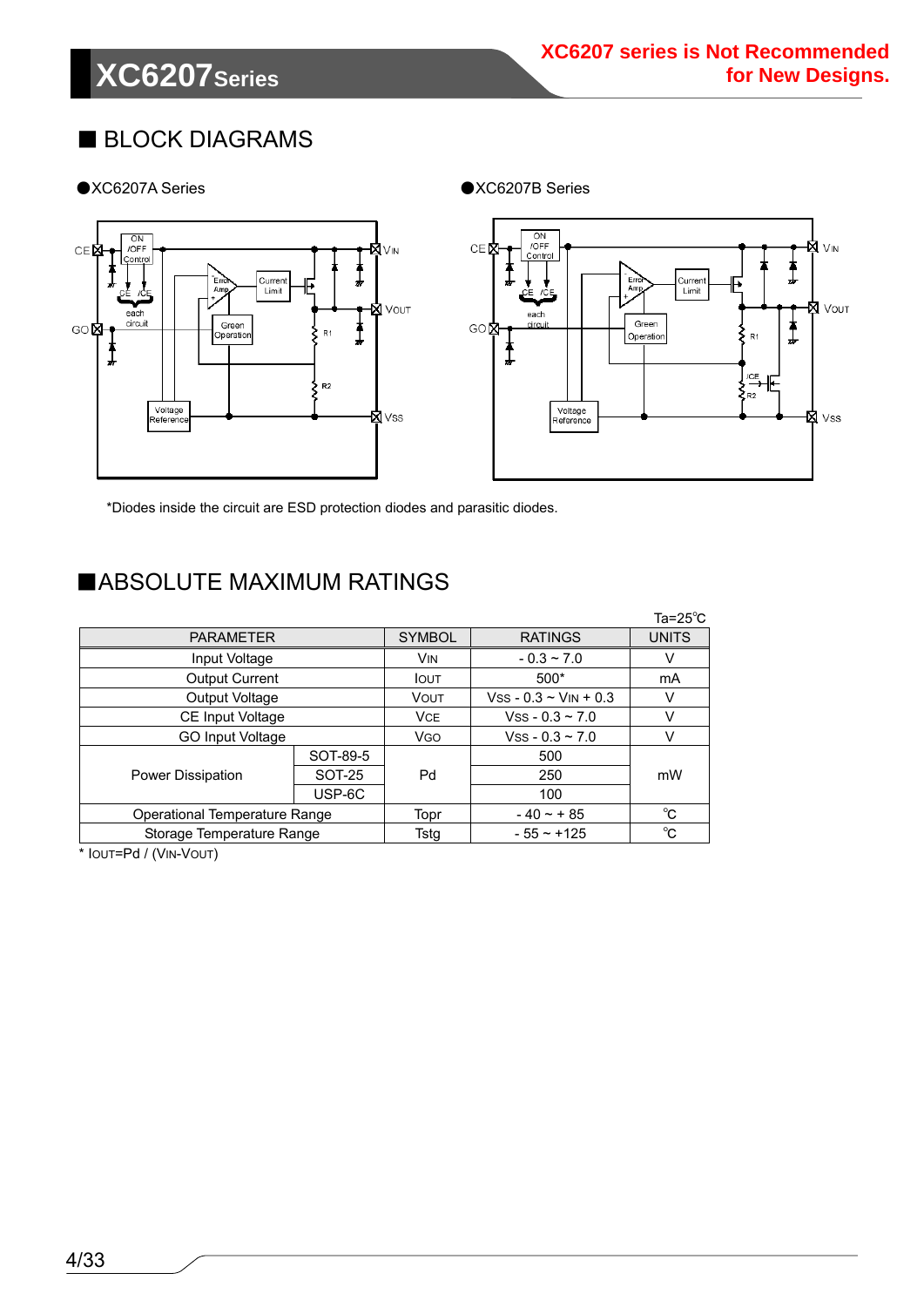### ■ELECTRICAL CHARACTERISTICS

 $\bullet$ XC6207A/B series Ta=25℃

| <b>PARAMETER</b>                                                                                                                                                                                                                               | <b>SYMBOL</b>                | <b>CONDITIONS</b>                                                                                                                                                                                                          | MIN.                      | TYP.                         | MAX.                     | <b>UNITS</b>  | 1a-20 U<br><b>CIRCUIT</b> |
|------------------------------------------------------------------------------------------------------------------------------------------------------------------------------------------------------------------------------------------------|------------------------------|----------------------------------------------------------------------------------------------------------------------------------------------------------------------------------------------------------------------------|---------------------------|------------------------------|--------------------------|---------------|---------------------------|
|                                                                                                                                                                                                                                                | VOUT(E)                      | VGO=VIN, VCE=VIN,<br>IOUT=10mA: High Speed (HS) mode                                                                                                                                                                       | $(*9)$                    | $E-0$                        | $(*9)$                   |               |                           |
| Output Voltage                                                                                                                                                                                                                                 | $(* 3)$                      | VGO=VSS, VCE=VIN,<br>IOUT=0.1mA: Power Save (PS) mode                                                                                                                                                                      | $(*9)$<br>$(*9)$<br>$E-1$ |                              | $\vee$                   | $\circled{1}$ |                           |
| Maximum Output Current                                                                                                                                                                                                                         | <b>IOUTMAX</b>               | <b>VCE=VIN</b>                                                                                                                                                                                                             | 300                       | $\qquad \qquad \blacksquare$ | $\overline{\phantom{0}}$ | mA            | $\circled{1}$             |
| Load Regulation                                                                                                                                                                                                                                | ∆Vout                        | VGO=VIN (HS mode), VCE=VIN,<br>1mA≦IouT≦100mA                                                                                                                                                                              | $\overline{\phantom{a}}$  | 15                           | 60                       | mV            | $\circled{1}$             |
| Dropout Voltage <sup>(*4)</sup>                                                                                                                                                                                                                | Vdif1                        | VGO=VIN, (HS mode), VCE=VIN,<br>IOUT=30mA                                                                                                                                                                                  |                           | $E-2$                        |                          | mV            | $\circled{1}$             |
|                                                                                                                                                                                                                                                | Vdif <sub>2</sub>            | VGO= VIN (HS mode), VCE=VIN,<br>Iout=100mA                                                                                                                                                                                 |                           | $E-3$                        |                          |               |                           |
| <b>Supply Current 1</b>                                                                                                                                                                                                                        | Iss <sub>1</sub>             | VGO=VIN (HS mode),<br>VIN=VCE=6.0V, No load                                                                                                                                                                                | 35                        | 50                           | 80                       | $\mu$ A       | $^{\circledR}$            |
| Supply Current 2                                                                                                                                                                                                                               | Iss <sub>2</sub>             | VGO=Vss (PS mode),<br>VIN=VCE=6.0V, No load                                                                                                                                                                                | $\overline{a}$            | 5.5                          | 8.0                      | μA            | $\circled{2}$             |
| <b>Stand-by Current</b>                                                                                                                                                                                                                        | <b>ISTBY</b>                 | VIN=6.0V, VCE=VSS                                                                                                                                                                                                          | $\blacksquare$            | 0                            | 0.1                      | μA            | $\circled{2}$             |
| Line Regulation<br>1.2V≦VOUT(T)<4.5V                                                                                                                                                                                                           | ∆Vout                        | VGO=VIN (HS mode),<br>VOUT(T)+1.0VVIN<br>6.0V,<br>VCE=VIN, IOUT=30mA                                                                                                                                                       |                           | 0.01                         | 0.20                     | %N            | $\circled{1}$             |
| Line Regulation<br>4.5V ≤ VOUT(T) ≤ 5.0V                                                                                                                                                                                                       | ∆VIN·VOUT                    | VGO=VIN (HS mode),<br>5.5VVIN<br>6.0V,<br>VCE=VIN, IOUT=30mA                                                                                                                                                               |                           |                              |                          |               |                           |
| Input Voltage                                                                                                                                                                                                                                  | <b>VIN</b>                   |                                                                                                                                                                                                                            | 2.0                       | $\frac{1}{2}$                | 6.0                      | $\sf V$       | $\circled{1}$             |
| Output Voltage<br><b>Temperature Characteristics</b>                                                                                                                                                                                           | $\triangle$ VOUT<br>∆Ta·Vout | VGO=VIN (HS mode),<br>-40°C <ta<85°c, iout="30mA&lt;/td" vce="VIN,"><td><math>\blacksquare</math></td><td>±100</td><td><math>\overline{\phantom{0}}</math></td><td>ppm/°C</td><td><math>\circled{1}</math></td></ta<85°c,> | $\blacksquare$            | ±100                         | $\overline{\phantom{0}}$ | ppm/°C        | $\circled{1}$             |
| Ripple Rejection Rate<br>1.2V ≤ VOUT(T) ≤ 1.25V<br><b>Ripple Rejection Rate</b>                                                                                                                                                                |                              | VGO= VIN (HS mode), VCE=VIN,<br>IOUT=30mA,<br>VIN=2.25VDC+0.5Vp-pAC, f=1kHz<br>VGO= VIN (HS mode), VCE=VIN,<br>IOUT=30mA,                                                                                                  |                           |                              |                          |               |                           |
| 1.25V <vout(t)<4.75v< td=""><td><b>PSRR</b></td><td>VIN={VOUT(T)+1.0V}VDC+0.5Vp-pAC,<br/><math>f = 1kHz</math><br/>VGO= VIN (HS mode), VCE=VIN,</td><td></td><td>70</td><td></td><td>dB</td><td><math>\circled{3}</math></td></vout(t)<4.75v<> | <b>PSRR</b>                  | VIN={VOUT(T)+1.0V}VDC+0.5Vp-pAC,<br>$f = 1kHz$<br>VGO= VIN (HS mode), VCE=VIN,                                                                                                                                             |                           | 70                           |                          | dB            | $\circled{3}$             |
| <b>Ripple Rejection Rate</b><br>4.75V≦Vout(T)≦5.0V                                                                                                                                                                                             |                              | IOUT=30mA,<br>VIN=5.75VDC+0.5Vp-pAC, f=1kHz                                                                                                                                                                                |                           |                              |                          |               |                           |
| <b>Limit Current</b>                                                                                                                                                                                                                           | llim                         | VGO=VIN (HS mode), VCE=VIN                                                                                                                                                                                                 | 300                       | 380                          |                          | mA            | $\circled{1}$             |
| <b>Short Current</b>                                                                                                                                                                                                                           | Ishort                       | VGO=VIN (HS mode), VCE=VIN<br>VOUT is short-circuited at the Vss level.                                                                                                                                                    |                           | 50                           |                          | mA            | $\circled{1}$             |
| PS Switching Current                                                                                                                                                                                                                           | <b>IGOR</b>                  | VCE=VIN, VGO=VSS,<br>(HS/PS automatic switching)<br>IOUT: heavy to light load                                                                                                                                              | 0.3                       |                              |                          | mA            | $^{\circ}$                |
| <b>HS Switching Current</b>                                                                                                                                                                                                                    | <b>IGO</b>                   | VCE=VIN, VGO=VSS,<br>(HS/PS automatic switching)<br>lout: light to heavy load                                                                                                                                              |                           |                              | 2.0                      | mA            | $\circledast$             |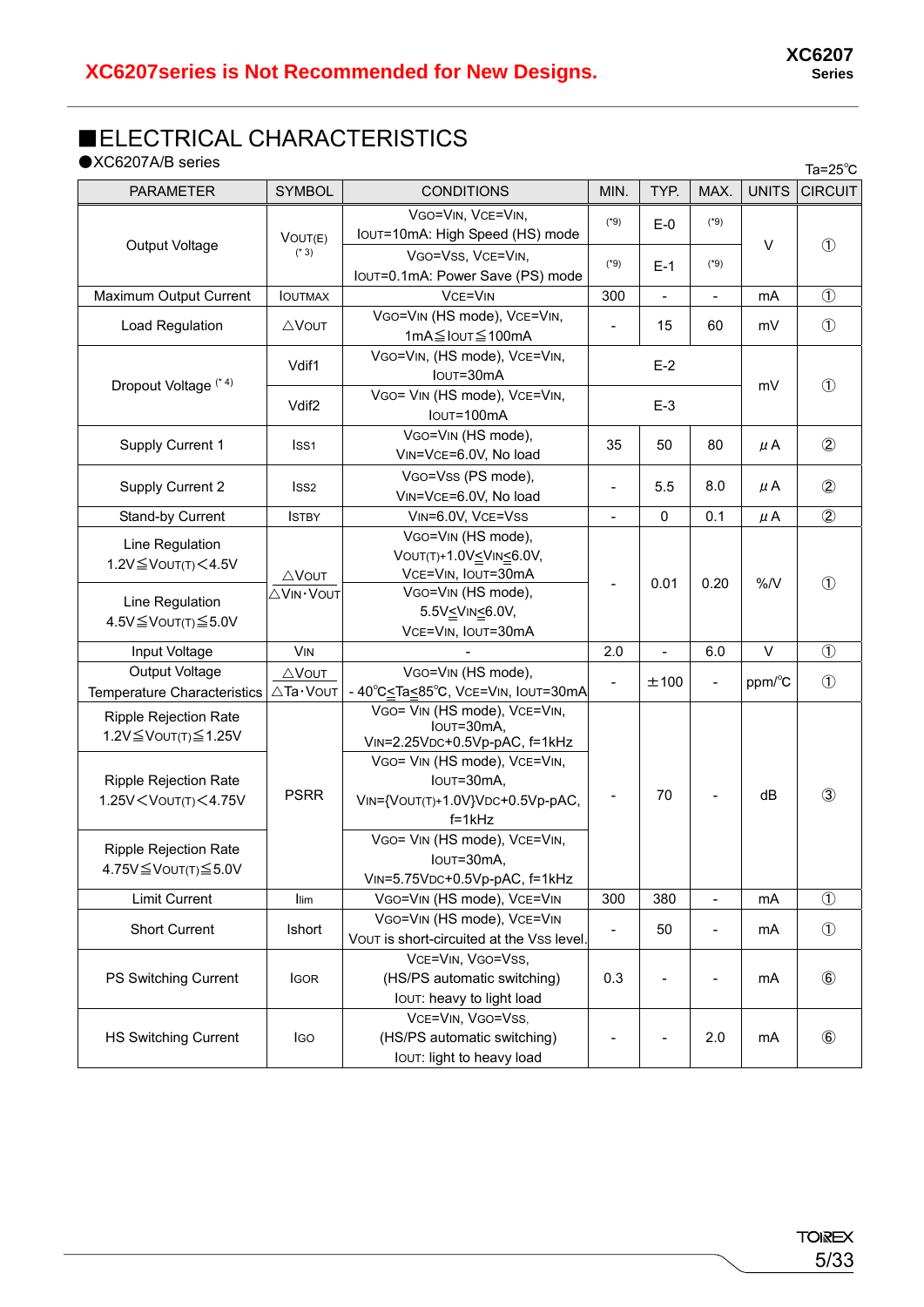### ■ELECTRICAL CHARACTERISTICS (Continued)

 $\bullet$ XC6207A/B series (Continued)  $\bullet$  25 $^{\circ}$ 

| $\lambda$ 002017 VD 301103 (OOITUITOOG)<br>$1a = 25^\circ C$ |                                                                                                |                                                                                                           |                          |                          |      |              |                |
|--------------------------------------------------------------|------------------------------------------------------------------------------------------------|-----------------------------------------------------------------------------------------------------------|--------------------------|--------------------------|------|--------------|----------------|
| <b>PARAMETER</b>                                             | <b>SYMBOL</b>                                                                                  | <b>CONDITIONS</b><br>MIN.                                                                                 |                          | TYP.                     | MAX. | <b>UNITS</b> | <b>CIRCUIT</b> |
| <b>Switching Current Hysteresis</b><br>Range                 | <b>IGOhys</b>                                                                                  | IGOhys=IGO-IGOR                                                                                           |                          | 1.0                      |      | mA           | $^{\circledR}$ |
| PS Switching Delay Time                                      | <b>T</b> <sub>DPS</sub>                                                                        | VCE=VIN, VGO=VSS,<br>(HS/PS automatic switching)<br>Time until HS mode switches<br>to PS mode by IGOR.    |                          |                          | 900  | $\mu$ s      | $\circledast$  |
| CE High Level Voltage                                        | <b>VCEH</b>                                                                                    | VGO=VIN, no load<br>Voltage to start operation<br>by applying voltage to the CE.                          |                          |                          |      | $\vee$       | $\circled{4}$  |
| <b>CE Low Level Voltage</b>                                  | <b>VCEL</b>                                                                                    | VGO=VIN, no load<br>Voltage to become the stand-by mode<br>by applying voltage to the CE.                 |                          |                          | 0.25 | $\vee$       | 4              |
| GO High Level Voltage (*7)                                   | VCE=VIN, no load<br>Voltage to become HS mode<br><b>VGOH</b><br>by applying voltage to the GO. |                                                                                                           | 1.6                      |                          |      | $\vee$       | ④              |
| GO Low Level Voltage (*7)                                    | <b>VGOL</b>                                                                                    | VCE=VIN. no load<br>Voltage to become HS/PS automatic<br>switching mode by applying voltage to<br>the GO. |                          |                          | 0.25 | $\vee$       | 4              |
| <b>CE High Level Current</b>                                 | ICEH                                                                                           | VCE=VIN, VGO=VIN                                                                                          | $-0.1$                   | $\overline{\phantom{0}}$ | 0.1  | $\mu$ A      | $\circledS$    |
| <b>CE Low Level Current</b>                                  | ICEL                                                                                           | VCE=VSS, VGO=VIN                                                                                          | $-0.1$                   | $\frac{1}{2}$            | 0.1  | μA           | $\circledS$    |
| <b>GO High Level Current</b>                                 | <b>I</b> GOH                                                                                   | VGO = VIN, VCE=VIN                                                                                        |                          | $\overline{\phantom{0}}$ | 0.1  | $\mu$ A      | $\circledS$    |
| <b>GO Low Level Current</b>                                  | <b>IGOL</b>                                                                                    | VGO=VSS, VCE=VIN                                                                                          | $-0.1$                   |                          | 0.1  | $\mu$ A      | $\circledS$    |
| CL Auto-Discharge<br>Resistance <sup>(* 8)</sup>             | Rdischg                                                                                        | VIN=6.0V, VOUT=6.0V, VCE=VGO=VSS                                                                          | $\overline{\phantom{a}}$ | 470                      |      | Ω            | $\circledcirc$ |

NOTE:

\* 1: Unless otherwise stated, VIN=VOUT(T)+1.0V.

 $*$  2:  $V$ OUT(T) = Specified output voltage

 $*$  3:  $V$ OUT(E) = Effective output voltage

(I.e. the output voltage when an amply stabilized "Vout( $t$ )+1.0V" is provided at the VIN pin while maintaining a certain lout value.) High Speed (HS) mode: The voltage of VGOH or more is input to the GO pin, or the voltage of VGOL or less is input to the GO pin when the output current is IGO or more.

Power Save (PS) mode: The voltage of VGOL or less is input to the GO pin when the output current is IGOR or less.

\* 4: Vdif={VIN1(\*6)-VOUT1(\*5)}

\* 5: VOUT1=A voltage equal to 98% of the output voltage whenever an amply stabilized IOUT {VOUT(T)+1.0V} is input in the HS mode.

\* 6: VIN1=The input voltage when VOUT1 appears as Input Voltage is gradually decreased.

\* 7: With the GO pin input voltage, the fixed HS mode or Green Operation (GO) is selectable.

\* 8: For the XC6207B series only. The XC6207A series discharges by resistors R1 and R2 only as shown in the block diagrams.

\* 9: The rated value of the output voltage when  $V$ OUT(T)  $\leq$  1.5V is shown below.

HS mode : VOUT(T) -30mV≦VOUT(E)≦VOUT(T) +30mV

PS mode : VOUT(T)-45mV≦VOUT(E)≦VOUT(T)+30mV \*10: Recommended conditions for CIN and CL

1.2V $\leq$ VOUT(T) $<$ 1.8V: CIN=1.0  $\mu$  F, CL=4.7  $\mu$  F (ceramic cap.) 1.8V $\leq$ VOUT(T) $<$ 2.5V: CIN=1.0  $\mu$  F, CL=1.0  $\mu$  F (ceramic cap.) 2.5V $\leq$ Vout(t) $\leq$ 5.0V: CIN=2.2  $\mu$  F, CL=1.0  $\mu$  F (ceramic cap.)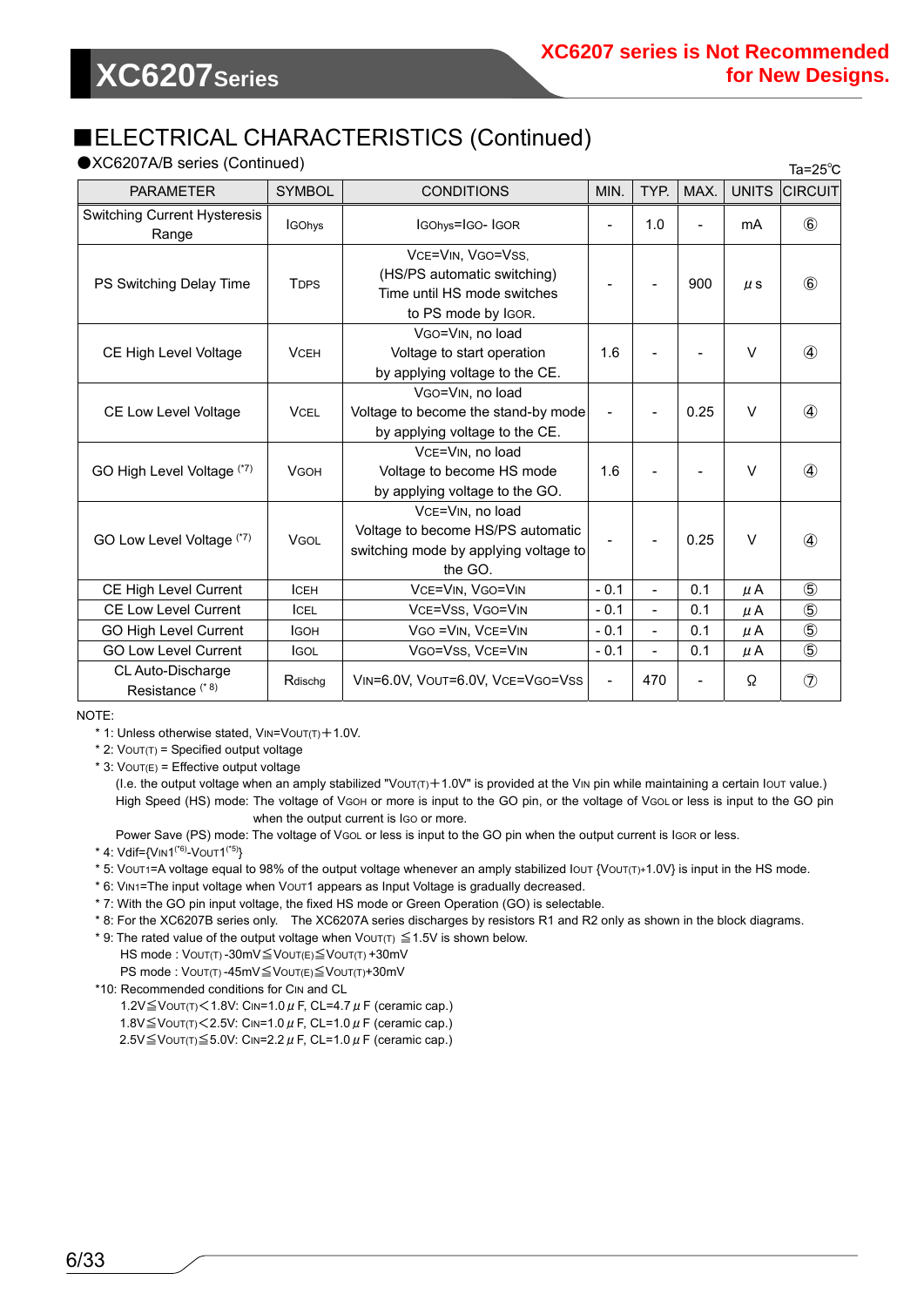### ■ELECTRICAL CHARACTERISTICS (Continued)

#### **ODROPOUT VOLTAGE CHART**

| <b>SETTING</b>     |                  | $E-0$                 |         |                  | $E-1$                 |       |                                      | $E-2$ |                | $E-3$                                 |  |
|--------------------|------------------|-----------------------|---------|------------------|-----------------------|-------|--------------------------------------|-------|----------------|---------------------------------------|--|
| <b>OUTPUT</b>      |                  | <b>OUTPUT VOLTAGE</b> |         |                  | <b>OUTPUT VOLTAGE</b> |       | <b>DROPOUT</b>                       |       | <b>DROPOUT</b> |                                       |  |
| <b>VOLTAGE (V)</b> | (HS MODE)<br>(V) |                       |         | (PS MODE)<br>(V) |                       |       | <b>VOLTAGE 1</b><br>$IOUT=30mA$ (mV) |       |                | <b>VOLTAGE 2</b><br>$IOUT=100mA$ (mV) |  |
|                    | VOUT(E)          |                       | VOUT(E) |                  | Vdif1                 |       | Vdif <sub>2</sub>                    |       |                |                                       |  |
| VOUT(T)            | MIN.             | TYP.                  | MAX.    | MIN.             | TYP.                  | MAX.  | TYP.                                 | MAX.  | TYP.           | MAX.                                  |  |
| 1.20               | 1.170            | 1.20                  | 1.230   | 1.1550           | 1.20                  | 1.230 |                                      |       |                |                                       |  |
| 1.25               | 1.220            | 1.25                  | 1.280   | 1.2050           | 1.25                  | 1.280 | 800                                  | 850   | 810            | 860                                   |  |
| 1.30               | 1.270            | 1.30                  | 1.330   | 1.2550           | 1.30                  | 1.330 |                                      |       |                |                                       |  |
| 1.35               | 1.320            | 1.35                  | 1.380   | 1.3050           | 1.35                  | 1.380 | 700                                  | 750   | 710            | 760                                   |  |
| 1.40               | 1.370            | 1.40                  | 1.430   | 1.3550           | 1.40                  | 1.430 |                                      |       |                |                                       |  |
| 1.45               | 1.420            | 1.45                  | 1.480   | 1.4050           | 1.45                  | 1.480 | 600                                  | 650   | 610            | 660                                   |  |
| 1.50               | 1.470            | 1.50                  | 1.530   | 1.4550           | 1.50                  | 1.530 |                                      |       |                |                                       |  |
| 1.55               | 1.519            | 1.55                  | 1.581   | 1.5035           | 1.55                  | 1.581 | 500                                  | 550   | 510            | 560                                   |  |
| 1.60               | 1.568            | 1.60                  | 1.632   | 1.5520           | 1.60                  | 1.632 |                                      |       |                |                                       |  |
| 1.65               | 1.617            | 1.65                  | 1.683   | 1.6005           | 1.65                  | 1.683 | 400                                  | 450   | 410            | 460                                   |  |
| 1.70               | 1.666            | 1.70                  | 1.734   | 1.6490           | 1.70                  | 1.734 | 300                                  | 350   | 310            | 360                                   |  |
| 1.75               | 1.715            | 1.75                  | 1.785   | 1.6975           | 1.75                  | 1.785 |                                      |       |                |                                       |  |
| 1.80               | 1.764            | 1.80                  | 1.836   | 1.7460           | 1.80                  | 1.836 | 200                                  | 250   | 210            | 260                                   |  |
| 1.85               | 1.813            | 1.85                  | 1.887   | 1.7945           | 1.85                  | 1.887 |                                      |       |                |                                       |  |
| 1.90               | 1.862            | 1.90                  | 1.938   | 1.8430           | 1.90                  | 1.938 | 100                                  | 150   | 200            | 250                                   |  |
| 1.95               | 1.911            | 1.95                  | 1.989   | 1.8915           | 1.95                  | 1.989 |                                      |       |                |                                       |  |
| 2.00               | 1.960            | 2.00                  | 2.040   | 1.9400           | 2.00                  | 2.040 |                                      |       |                | 245                                   |  |
| 2.05               | 2.009            | 2.05                  | 2.091   | 1.9885           | 2.05                  | 2.091 | 60                                   | 90    |                |                                       |  |
| 2.10               | 2.058            | 2.10                  | 2.142   | 2.0370           | 2.10                  | 2.142 |                                      |       |                |                                       |  |
| 2.15               | 2.107            | 2.15                  | 2.193   | 2.0855           | 2.15                  | 2.193 |                                      |       |                |                                       |  |
| 2.20               | 2.156            | 2.20                  | 2.244   | 2.1340           | 2.20                  | 2.244 |                                      |       | 180            |                                       |  |
| 2.25               | 2.205            | 2.25                  | 2.295   | 2.1825           | 2.25                  | 2.295 |                                      |       |                |                                       |  |
| 2.30               | 2.254            | 2.30                  | 2.346   | 2.2310           | 2.30                  | 2.346 |                                      | 80    |                | 240                                   |  |
| 2.35               | 2.303            | 2.35                  | 2.397   | 2.2795           | 2.35                  | 2.397 |                                      |       |                |                                       |  |
| 2.40               | 2.352            | 2.40                  | 2.448   | 2.3280           | 2.40                  | 2.448 |                                      |       |                |                                       |  |
| 2.45               | 2.401            | 2.45                  | 2.499   | 2.3765           | 2.45                  | 2.499 |                                      |       |                |                                       |  |
| 2.50               | 2.450            | 2.50                  | 2.550   | 2.4250           | 2.50                  | 2.550 |                                      |       |                |                                       |  |
| 2.55               | 2.499            | 2.55                  | 2.601   | 2.4735           | 2.55                  | 2.601 |                                      |       |                |                                       |  |
| 2.60               | 2.548            | 2.60                  | 2.652   | 2.5220           | 2.60                  | 2.652 |                                      |       |                |                                       |  |
| 2.65               | 2.597            | 2.65                  | 2.703   | 2.5705           | 2.65                  | 2.703 |                                      |       |                |                                       |  |
| 2.70               | 2.646            | 2.70                  | 2.754   | 2.6190           | 2.70                  | 2.754 | 50                                   | 70    | 150            | 220                                   |  |
| 2.75               | 2.695            | 2.75                  | 2.805   | 2.6675           | 2.75                  | 2.805 |                                      |       |                |                                       |  |
| 2.80               | 2.744            | 2.80                  | 2.856   | 2.7160           | 2.80                  | 2.856 |                                      |       |                |                                       |  |
| 2.85               | 2.793            | 2.85                  | 2.907   | 2.7645           | 2.85                  | 2.907 |                                      |       |                |                                       |  |
| 2.90               | 2.842            | 2.90                  | 2.958   | 2.8130           | 2.90                  | 2.958 |                                      |       |                |                                       |  |
| 2.95               | 2.891            | 2.95                  | 3.009   | 2.8615           | 2.95                  | 3.009 |                                      |       |                |                                       |  |
| 3.00               | 2.940            | 3.00                  | 3.060   | 2.9100           | 3.00                  | 3.060 |                                      |       |                |                                       |  |
| 3.05               | 2.989            | 3.05                  | 3.111   | 2.9585           | 3.05                  | 3.111 |                                      |       |                |                                       |  |
| 3.10               | 3.038            | 3.10                  | 3.162   | 3.0070           | 3.10                  | 3.162 |                                      |       |                |                                       |  |
| 3.15               | 3.087            | 3.15                  | 3.213   | 3.0555           | 3.15                  | 3.213 |                                      |       |                |                                       |  |
| 3.20               | 3.136            | 3.20                  | 3.264   | 3.1040           | 3.20                  | 3.264 | 40                                   | 65    | 120            | 190                                   |  |
| 3.25               | 3.185            | 3.25                  | 3.315   | 3.1525           | 3.25                  | 3.315 |                                      |       |                |                                       |  |
| 3.30               | 3.234            | 3.30                  | 3.366   | 3.2010           | 3.30                  | 3.366 |                                      |       |                |                                       |  |
| 3.35               | 3.283            | 3.35                  | 3.417   | 3.2495           | 3.35                  | 3.417 |                                      |       |                |                                       |  |
| 3.40               | 3.332            | 3.40                  | 3.468   | 3.2980           | 3.40                  | 3.468 |                                      |       |                |                                       |  |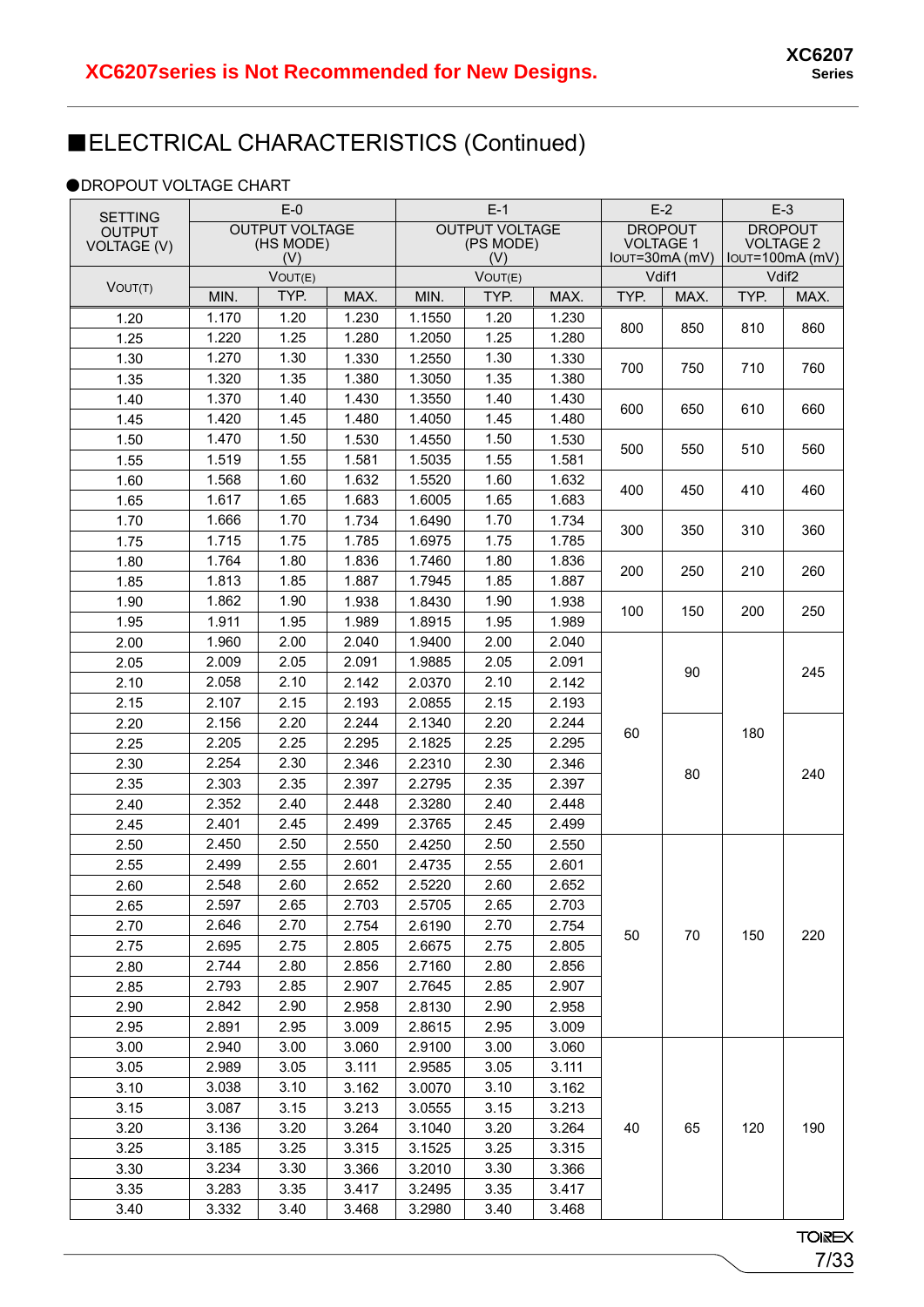### ■ELECTRICAL CHARACTERISTICS (Continued)

#### ●DROPOUT VOLTAGE CHART (Continued)

| <b>SETTING</b>                      |                                           | $E-0$   |       |                                           | $E-1$   |       |                                    | $E-2$ | $E-3$                                                                  |      |
|-------------------------------------|-------------------------------------------|---------|-------|-------------------------------------------|---------|-------|------------------------------------|-------|------------------------------------------------------------------------|------|
| <b>OUTPUT</b><br><b>VOLTAGE (V)</b> | <b>OUTPUT VOLTAGE</b><br>(HS MODE)<br>(V) |         |       | <b>OUTPUT VOLTAGE</b><br>(PS MODE)<br>(V) |         |       | <b>DROPOUT</b><br><b>VOLTAGE 1</b> |       | <b>DROPOUT</b><br><b>VOLTAGE 2</b><br>$IOUT=30mA(mV)$ $IOUT=100mA(mV)$ |      |
|                                     |                                           | VOUT(E) |       |                                           | VOUT(E) |       |                                    | Vdif1 | Vdif <sub>2</sub>                                                      |      |
| VOUT(T)                             | MIN.                                      | TYP.    | MAX.  | MIN.                                      | TYP.    | MAX.  | TYP.                               | MAX.  | TYP.                                                                   | MAX. |
| 3.45                                | 3.381                                     | 3.45    | 3.519 | 3.3465                                    | 3.45    | 3.519 |                                    |       |                                                                        |      |
| 3.50                                | 3.430                                     | 3.50    | 3.570 | 3.3950                                    | 3.50    | 3.570 |                                    |       |                                                                        |      |
| 3.55                                | 3.479                                     | 3.55    | 3.621 | 3.4435                                    | 3.55    | 3.621 |                                    |       |                                                                        |      |
| 3.60                                | 3.528                                     | 3.60    | 3.672 | 3.4920                                    | 3.60    | 3.672 |                                    |       |                                                                        |      |
| 3.65                                | 3.577                                     | 3.65    | 3.723 | 3.5405                                    | 3.65    | 3.723 |                                    |       |                                                                        |      |
| 3.70                                | 3.626                                     | 3.70    | 3.774 | 3.5890                                    | 3.70    | 3.774 |                                    |       |                                                                        |      |
| 3.75                                | 3.675                                     | 3.75    | 3.825 | 3.6375                                    | 3.75    | 3.825 |                                    |       |                                                                        |      |
| 3.80                                | 3.724                                     | 3.80    | 3.876 | 3.6860                                    | 3.80    | 3.876 |                                    |       |                                                                        |      |
| 3.85                                | 3.773                                     | 3.85    | 3.927 | 3.7345                                    | 3.85    | 3.927 |                                    |       |                                                                        |      |
| 3.90                                | 3.822                                     | 3.90    | 3.978 | 3.7830                                    | 3.90    | 3.978 |                                    |       |                                                                        |      |
| 3.95                                | 3.871                                     | 3.95    | 4.029 | 3.8315                                    | 3.95    | 4.029 |                                    |       |                                                                        |      |
| 4.00                                | 3.920                                     | 4.00    | 4.080 | 3.8800                                    | 4.00    | 4.080 |                                    |       |                                                                        |      |
| 4.05                                | 3.969                                     | 4.05    | 4.131 | 3.9285                                    | 4.05    | 4.131 |                                    |       |                                                                        |      |
| 4.10                                | 4.018                                     | 4.10    | 4.182 | 3.9770                                    | 4.10    | 4.182 |                                    |       |                                                                        |      |
| 4.15                                | 4.067                                     | 4.15    | 4.233 | 4.0255                                    | 4.15    | 4.233 |                                    |       |                                                                        |      |
| 4.20                                | 4.116                                     | 4.20    | 4.284 | 4.0740                                    | 4.20    | 4.284 | 40                                 | 65    | 120                                                                    | 190  |
| 4.25                                | 4.165                                     | 4.25    | 4.335 | 4.1225                                    | 4.25    | 4.335 |                                    |       |                                                                        |      |
| 4.30                                | 4.214                                     | 4.30    | 4.386 | 4.1710                                    | 4.30    | 4.386 |                                    |       |                                                                        |      |
| 4.35                                | 4.263                                     | 4.35    | 4.437 | 4.2195                                    | 4.35    | 4.437 |                                    |       |                                                                        |      |
| 4.40                                | 4.312                                     | 4.40    | 4.488 | 4.2680                                    | 4.40    | 4.488 |                                    |       |                                                                        |      |
| 4.45                                | 4.361                                     | 4.45    | 4.539 | 4.3165                                    | 4.45    | 4.539 |                                    |       |                                                                        |      |
| 4.50                                | 4.410                                     | 4.50    | 4.590 | 4.3650                                    | 4.50    | 4.590 |                                    |       |                                                                        |      |
| 4.55                                | 4.459                                     | 4.55    | 4.641 | 4.4135                                    | 4.55    | 4.641 |                                    |       |                                                                        |      |
| 4.60                                | 4.508                                     | 4.60    | 4.692 | 4.4620                                    | 4.60    | 4.692 |                                    |       |                                                                        |      |
| 4.65                                | 4.557                                     | 4.65    | 4.743 | 4.5105                                    | 4.65    | 4.743 |                                    |       |                                                                        |      |
| 4.70                                | 4.606                                     | 4.70    | 4.794 | 4.5590                                    | 4.70    | 4.794 |                                    |       |                                                                        |      |
| 4.75                                | 4.655                                     | 4.75    | 4.845 | 4.6075                                    | 4.75    | 4.845 |                                    |       |                                                                        |      |
| 4.80                                | 4.704                                     | 4.80    | 4.896 | 4.6560                                    | 4.80    | 4.896 |                                    |       |                                                                        |      |
| 4.85                                | 4.753                                     | 4.85    | 4.947 | 4.7045                                    | 4.85    | 4.947 |                                    |       |                                                                        |      |
| 4.90                                | 4.802                                     | 4.90    | 4.998 | 4.7530                                    | 4.90    | 4.998 |                                    |       |                                                                        |      |
| 4.95                                | 4.851                                     | 4.95    | 5.049 | 4.8015                                    | 4.95    | 5.049 |                                    |       |                                                                        |      |
| 5.00                                | 4.900                                     | 5.00    | 5.100 | 4.8500                                    | 5.00    | 5.100 |                                    |       |                                                                        |      |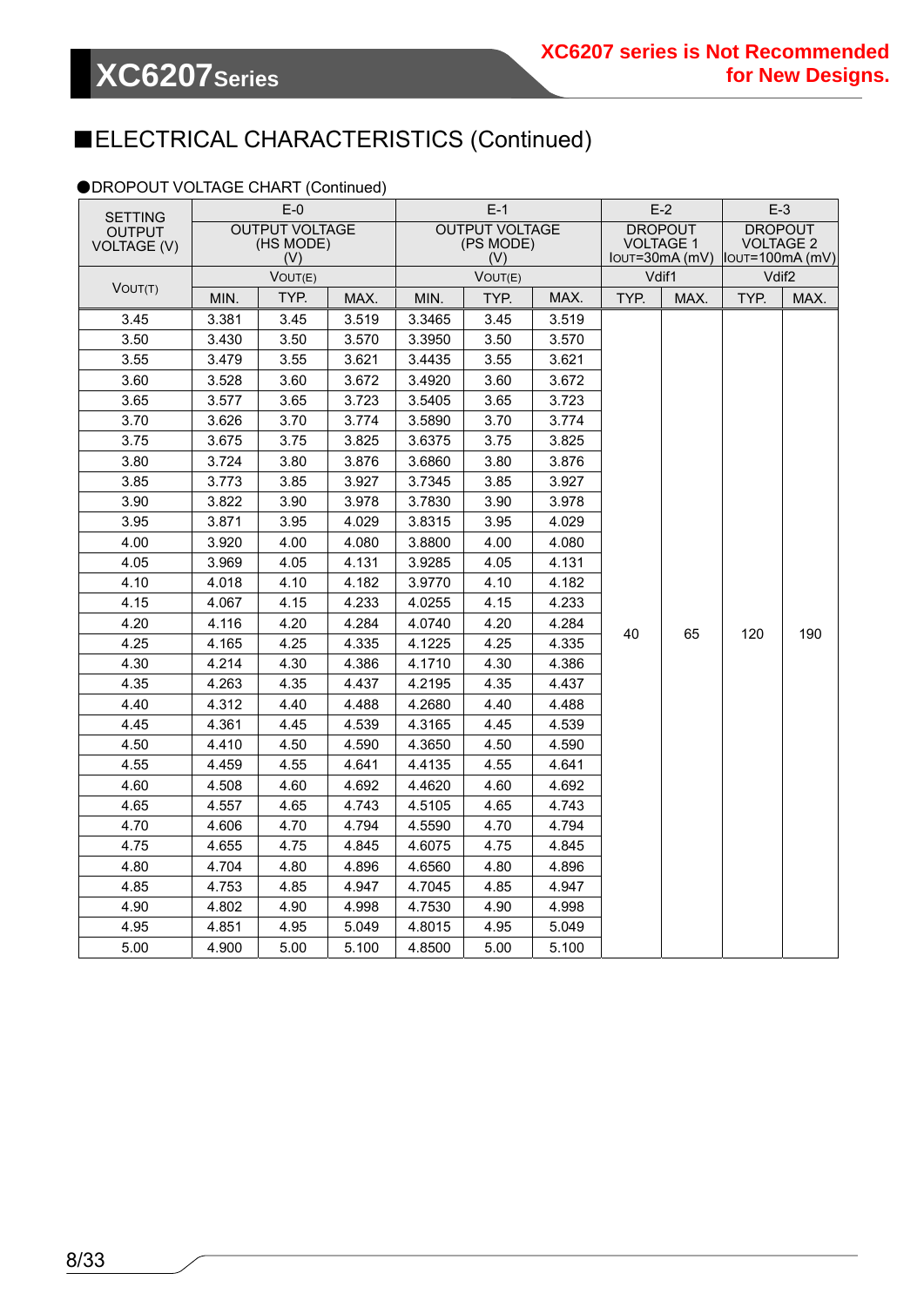#### ■OPERATIONAL EXPLANATION

#### <Output Voltage Control>

The voltage divided by resistors R1 & R2 is compared with the internal reference voltage by the error amplifier. The P-channel MOSFET, which is connected to the VOUT pin, is then driven by the subsequent output signal. The output voltage at the VOUT pin is controlled & stabilized by a system of negative feedback. The current limit circuit and short protect circuit operate in relation to the level of output current. The GO function monitors the output current and switches a supply current to two values according to the level of output current. Further, the IC's internal circuitry can be shutdown via the CE pin's signal.



#### <Green Operation>

XC6207 series can be set as a fixed high-speed mode or a green operation (GO) mode via a signal to the green operation (GO) pin. Under the condition that the output current becomes IGOR or less, the IC operates in the high speed mode (HS) when the GO pin is at high level and the IC operates in the power save (PS) mode when the GO pin is at low level. The GO mode enables the IC to switch automatically the supply current to the high speed (HS) mode or the power save (PS) mode according to the level of output current. While having both high-speed operation and low supply current state, the XC6207 series can acquire high efficiency. At the HS/PS automatic switching mode (GO mode), the switching point of the HS mode and the PS mode is being fixed inside the IC. When the output current becomes IGOR 0.3mA (TYP.) or below, the mode changes automatically to the PS mode after the delay time of hundreds us, and it can reduce supply current in light load. For applications, most of portable equipment control the system current, which is the output current to the IC, according to the system condition. Furthermore, the high-speed operation might be required. In such a case, the mode will automatically switch to the HS mode at the automatic switching mode (GO mode), when the output current becomes IGO or more. In the HS mode, the response of the output voltage during the output current fluctuation is better than the PS mode. Automatic switching PS mode to HS mode causes the switching delay time of tens of us, the output voltage drops more than in the fixed HS mode. If the GO pin voltage is at high level (tens of us ( $\Delta T$ ) before the output current fluctuation occurs) and the IC is used in the HS mode, the output current fluctuation will be suppressed to as low as the fixed HS mode. (cf. the following item: Load Transient Response by Switching Mode with GO pin.)

The output current at the HS/PS mode should be adjusted to 2.0mA or more / 0.3mA or less respectively when the IC is used in the HS/PS automatic switching mode (GO mode).

It is suggested that you use this IC with either a VIN voltage or a VSS voltage input at the GO pin. If this IC is used with the correct specifications for the GO pin, the IC will operate normally. However, supply current may increase as a result of through current in the IC's internal circuitry when medium voltage is input.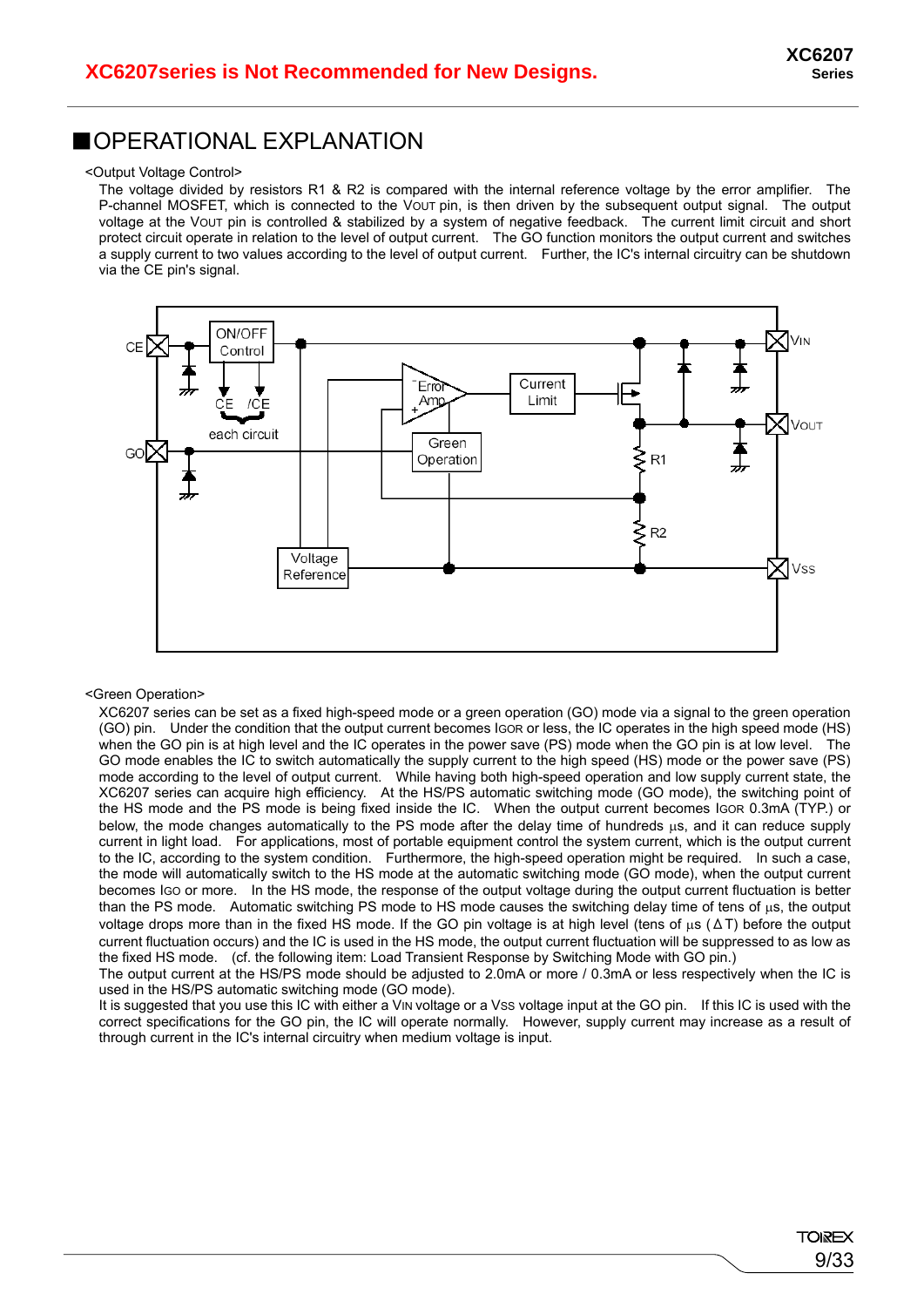# **XC6207Series**

### ■OPERATIONAL EXPLANATION (Continued)

<Green Operation> (Continued)

#### ● Load Transient Response by GO mode

O GO mode (GO pin voltage: Low) **O** Fixed high speed mode via GO pin signal (GO pin voltage: Low to High)

Output Current: IOUT=0.1mA⇔100mA Output Current: IOUT=0.1mA⇔100mA





current fluctuation  $(\Delta T)$  occurs.



O GO mode (GO pin voltage: Low) **O** Fixed high speed mode via GO pin signal (GO pin voltage: Low to High) Output Current: IOUT=0.1mA⇔5mA Output Current: IOUT=0.1mA⇔5mA



<Low ESR capacitor>

With the XC6207 series, a stable output voltage is achievable even if used with low ESR capacitors, as a phase compensation circuit is built-in. In order to ensure the effectiveness of the phase compensation, we suggest that an output capacitor (CL) is connected as close as possible to the output pin (VOUT) and the VSS pin. Please use an output capacitor with a capacitance value of at least 1  $\mu$  F when the setting output voltage (VOUT(T)) is less than or equal to 1.8V. Also, when the setting output voltage (VOUT(T)) is less than or equal to 2.5V, please connect an input capacitor (CIN) of 2.2  $\mu$  F between the VIN pin and the Vss pin in order to ensure a stable power input. The capacitor is possible to decrease depends on bias and temperature. Therefore the phase compensation cannot be ensured effectiveness. Stable phase compensation may not be ensured if the capacitor runs out capacitance when depending on bias and temperature. In case the capacitor depends on the bias and temperature, please make sure the capacitor can ensure the actual capacitance.

<Recommended conditions of CIN and CL>

| SETTING VOLTAGE                        | $CIN(\mu F)$ | $CL$ ( $\mu$ F) |
|----------------------------------------|--------------|-----------------|
| More than $1.2V \sim$ Under 1.8V       | 1.0          |                 |
| More than $1.8V \sim$ Under 2.5V       | 1.0          | 1 ()            |
| More than $2.5V \sim$ Less than $5.0V$ | າາ           |                 |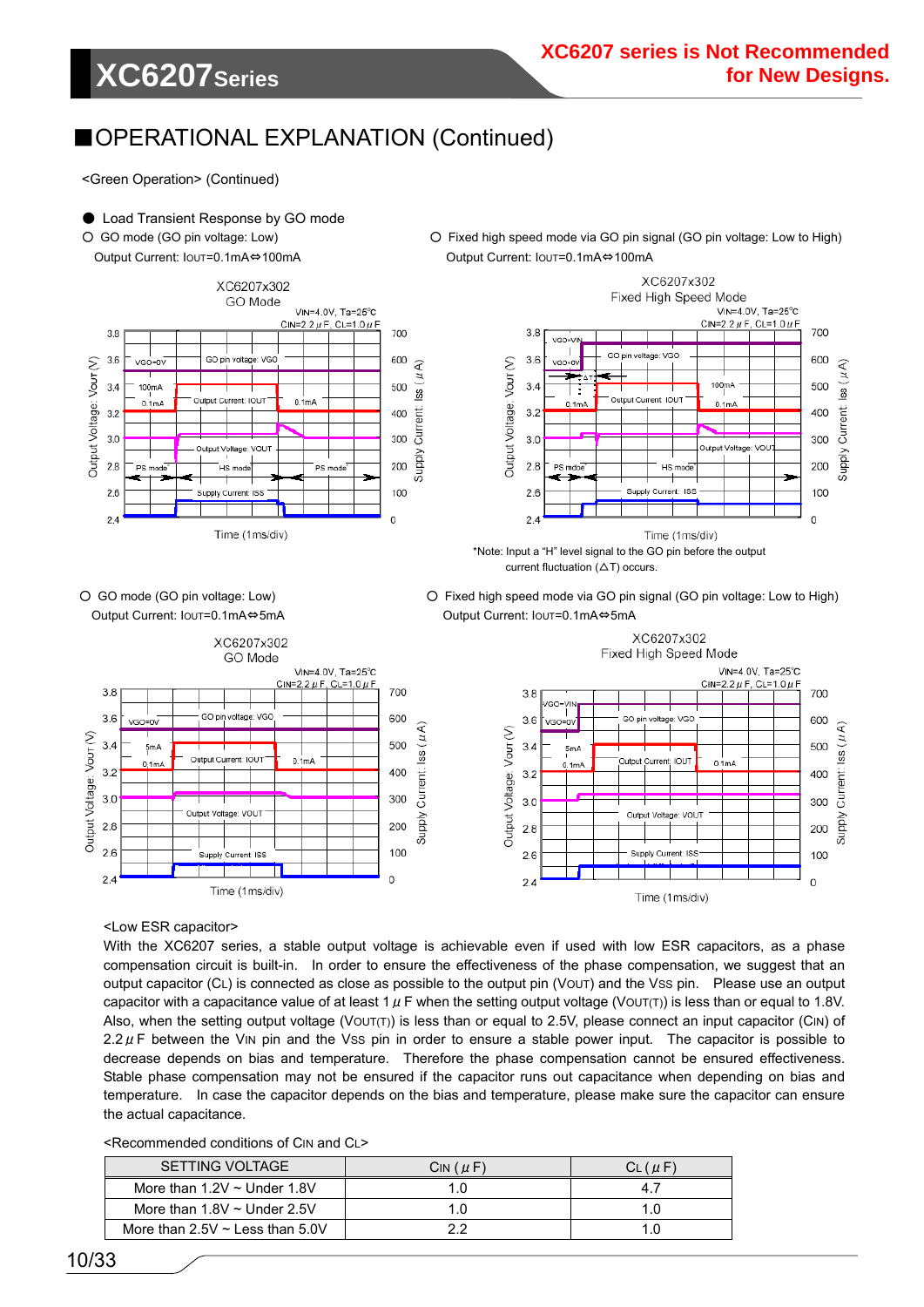### ■OPERATIONAL EXPLANATION (Continued)

<CL Auto-Discharge Function>

XC6207B series can quickly discharge the electric charge at the output capacitor (CL), when a low signal to the CE pin, which enables a whole IC circuit put into OFF state, is inputted via the N-channel transistor located between the Vout pin and the Vss pin (cf. BLOCK DIAGRAM). In this state, the application is protected from a glitch operation caused by the electric charge at the output capacitor (CL). The CL auto- discharge resistance at this time depends on the input voltage. Moreover, discharge time of the output capacitor (CL) is set by the CL auto-discharge resistance (R) and the output capacitor (CL). By setting time constant of a CL auto-discharge resistance value [R] and an output capacitor value (CL) as  $\tau(\tau = C \times R)$ , the output voltage after discharge via the N channel transistor is calculated by the following formulas.

*V* = *VOUT x e*  $-t/z$ , *or t=τ ln (VOUT / V)* 

( V : Output voltage after discharge, VOUT(E): Output voltage, t: Discharge time,

 $\tau$ : CL auto-discharge resistance R  $\times$  Output capacitor (CL) value C)

|                      | Ta= $25^{\circ}$ C           |
|----------------------|------------------------------|
| <b>INPUT VOLTAGE</b> | CL AUTO-DISCHARGE RESISTANCE |
| 2.0V                 | 750Ω (TYP.)                  |
| 3.0V                 | $550\Omega$ (TYP.)           |
| 4.0V                 | $500\Omega$ (TYP.)           |
| 5.0V                 | $480\Omega$ (TYP.)           |
| 6.0V                 | $470\Omega$ (TYP.)           |

(ex.) When input voltage: 4.0V, CL auto-discharge resistance: 500 $\Omega$  (TYP.); output capacitor (CL): 10  $\mu$  F, Vout:3.0V, CE voltage=Changing from 4.0V to 0V (The CE pin L level signal)

1  $\tau$  (500  $\mu$  s) after CE OFF signal is inputted, VOUT(E) becomes:  $3.0V \times 0.368 =$  approx. 1.104V

2  $\tau$  (1000  $\mu$  s) after CE OFF signal is inputted, VOUT(E) becomes:  $3.0V \times 0.135$  = approx. 0.405V

 $3 \tau$  (1500  $\mu$  s) after CE OFF signal is inputted, VOUT(E) becomes:  $3.0V \times 0.050 =$  approx. 0.150V

4  $\tau$  (2000  $\mu$  s) after CE OFF signal is inputted, VOUT(E) becomes: 3.0V × 0.018 = approx. 0.055V

#### OUTPUT VOLTAGE DISCHARGE CHARACTERISTICS

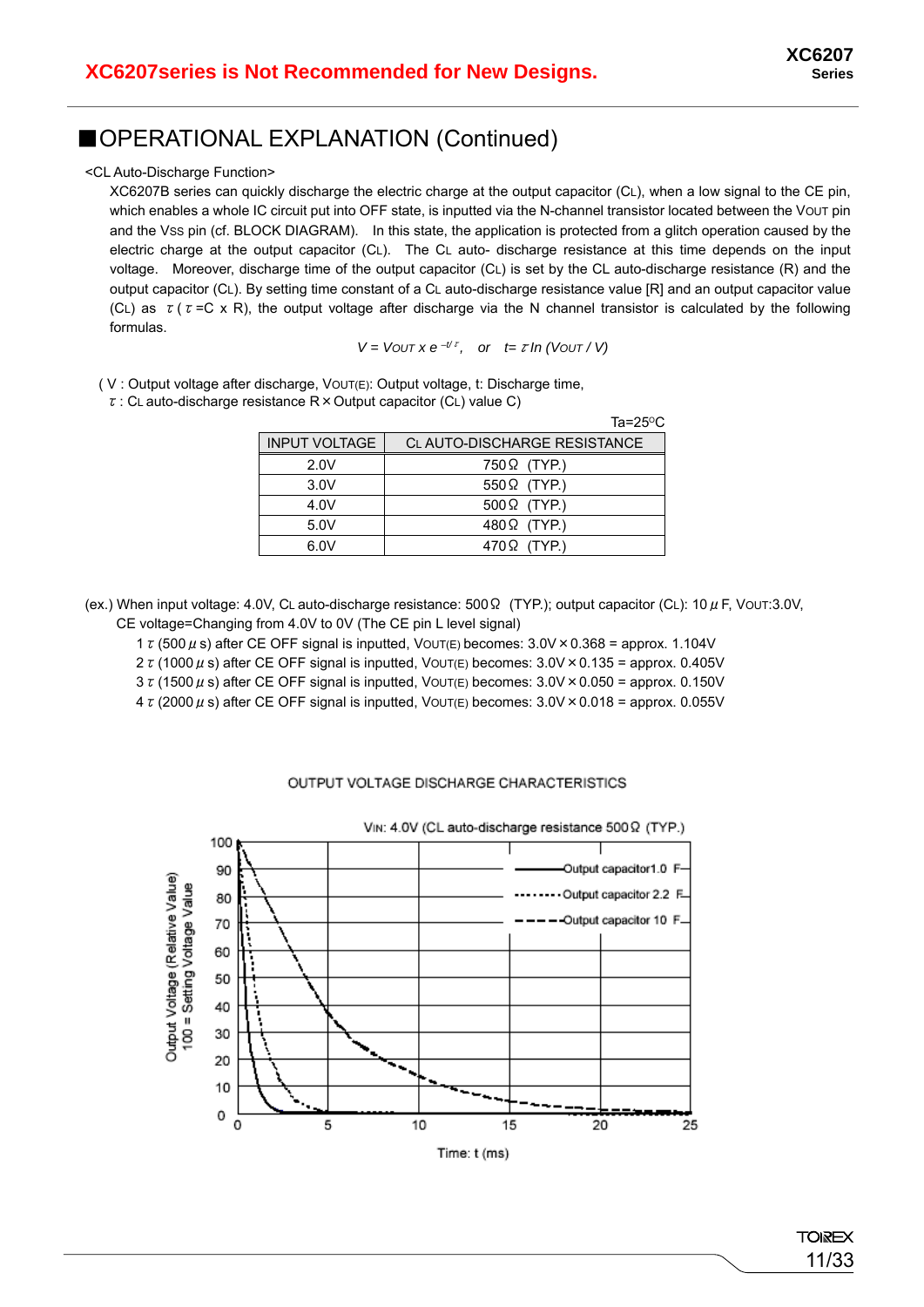# **XC6207Series**

### ■OPERATIONAL EXPLANATION (Continued)

#### <Current Limiter, Short-Circuit Protection>

The XC6207 series includes a combination of a fixed current limiter circuit & a foldback circuit, which aid the operations of the current limiter and circuit protection. When the load current reaches the current limit level, the fixed current limiter circuit operates and output voltage drops. As a result of this drop in output voltage, the foldback circuit operates and output voltage drops further and output current decreases. When the output pin is shorted, a current of about 50mA flows.

#### <The CE Pin>

The IC's internal circuitry can be shutdown via the signal from the CE pin with the XC6207 series. In shutdown mode, output at the VOUT pin will be pulled down to the VSS level via R1 & R2. However, as for the XC6207B series, the CL auto-discharge resistor is connected in parallel to R1 and R2 while the power supply is applied to the V<sub>IN</sub> pin. Therefore, time until the VOUT pin reaches the Vss level becomes short. We suggest that you use this IC with either a VIN voltage or a VSS voltage input at the CE pin. If this IC is used with the correct specifications for the CE pin, the IC will operate normally. However, supply current may increase as a result of through current in the IC's internal circuitry when medium voltage is input.

#### ■NOTES ON USE

- 1. Please use this IC within the stated absolute maximum ratings. The IC is liable to malfunction should the ratings be exceeded.
- 2. Where wiring impedance is high, operations may become unstable due to noise and/or phase lag depending on output current. Please strengthen VIN and VSS wiring in particular.
- 3. Please wire the input capacitor (CIN) and the output capacitor (CL) as close to the IC as possible.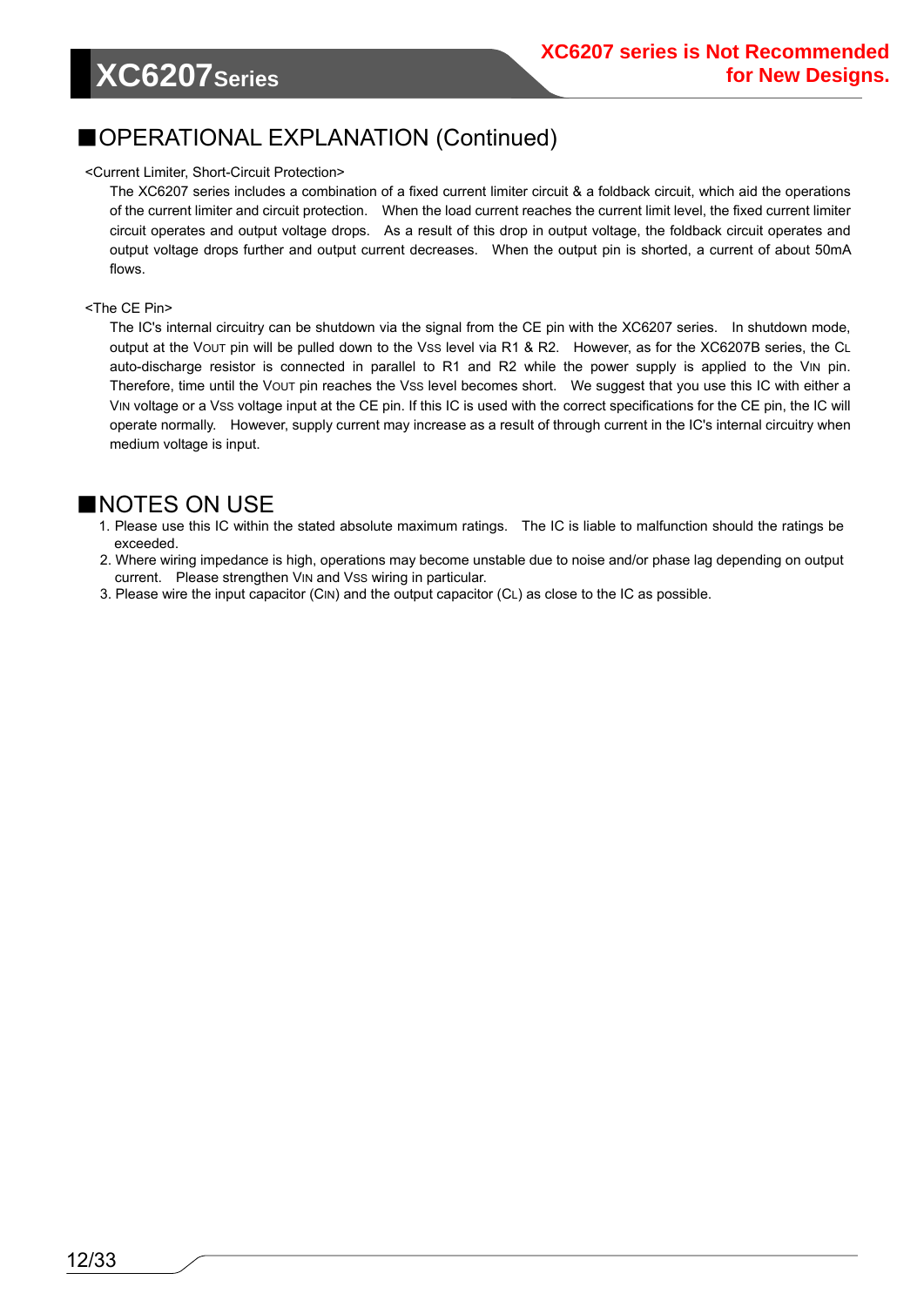#### ■TEST CIRCUITS

Circuit 1 Output Voltage, Input Operating Voltage, Dropout Voltage, Line Regulation, Load Regulation, Limit Current, Short Current



#### Circuit 2 Supply Current, Standby Current







#### Circuit 4 CE/GO, High & Low Level Voltage Circuit 5 CE/GO, High & Low Level Current





Circuit 6 HS/PS Switching Current, PS Switching Delay Time Circuit 7 CL Auto-Discharge Resistance Current



VIN

 $CE$ 

GO

**VSS** 

 $\overline{\mathcal{A}}$ 

 $ICEH \rightarrow$  $(\overline{A}) \xleftarrow{\text{ICEL}}$ 

(д

VOUT



CE=VIN<sup>⇒</sup>ICEH Test CE=VSS<sup>⇒</sup>ICEL Test GO=VIN⇒IGOH Test GO=VSS⇒IGOL Test

sw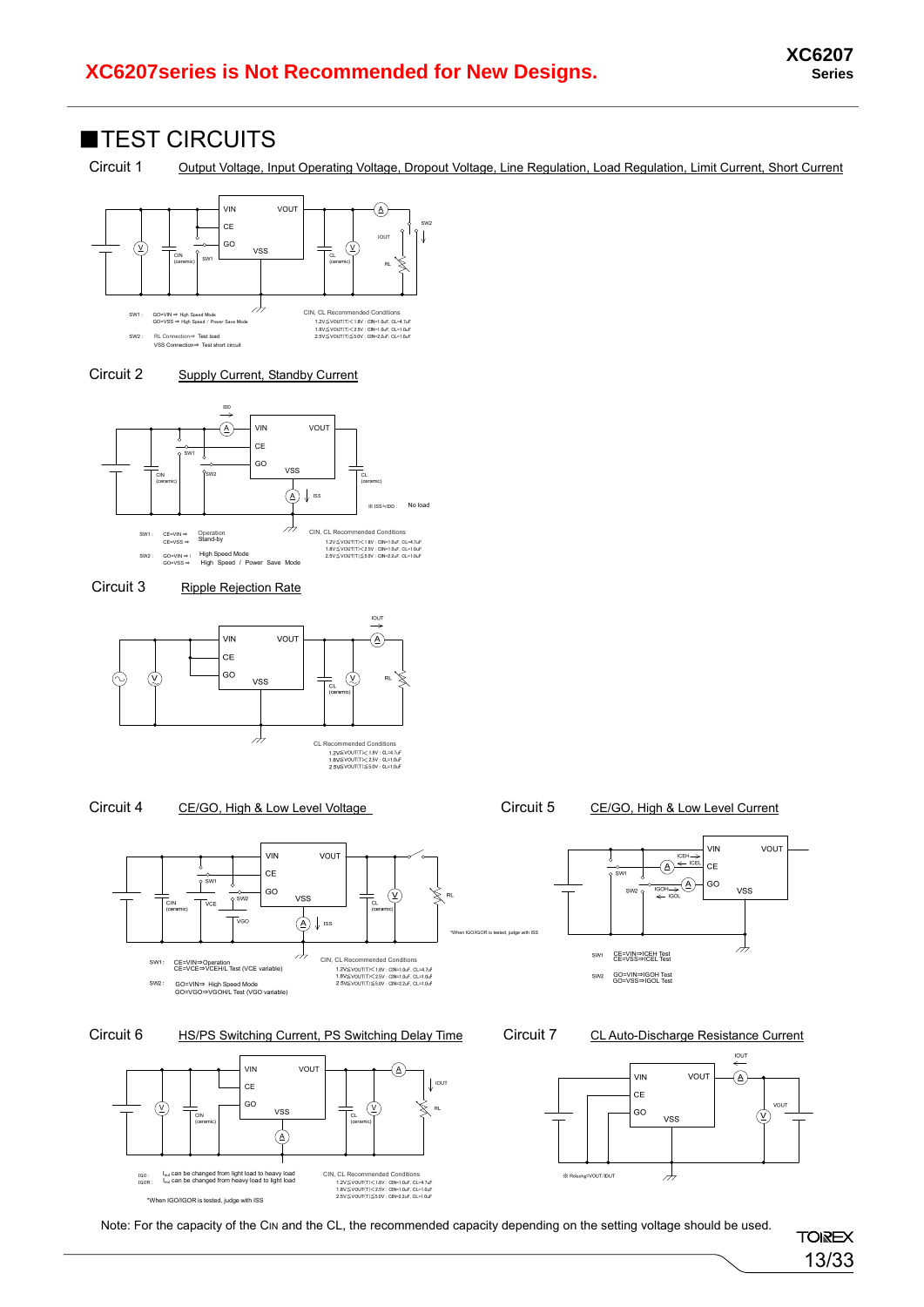### ■TYPICAL PERFORMANCE CHARACTERISTICS

#### (1) Output Voltage vs. Input Voltage



XC6207A/B302xx







#### XC6207A/B302xx





#### 14/33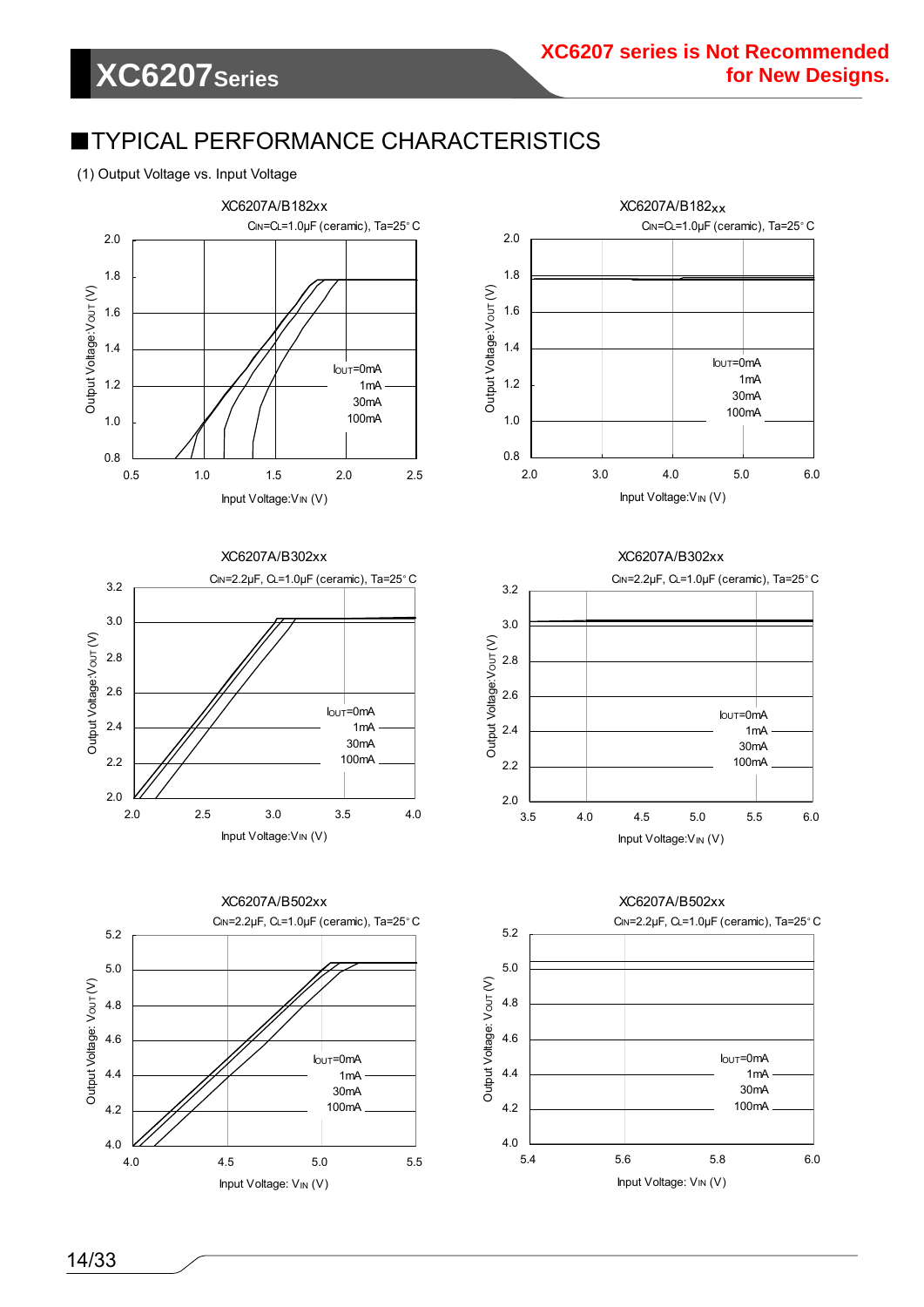



\*The characteristic when Vdif is lower than 0.2V is the reference characteristic below the minimum operating voltage.



(3) Supply Current vs. Input Voltage







15/33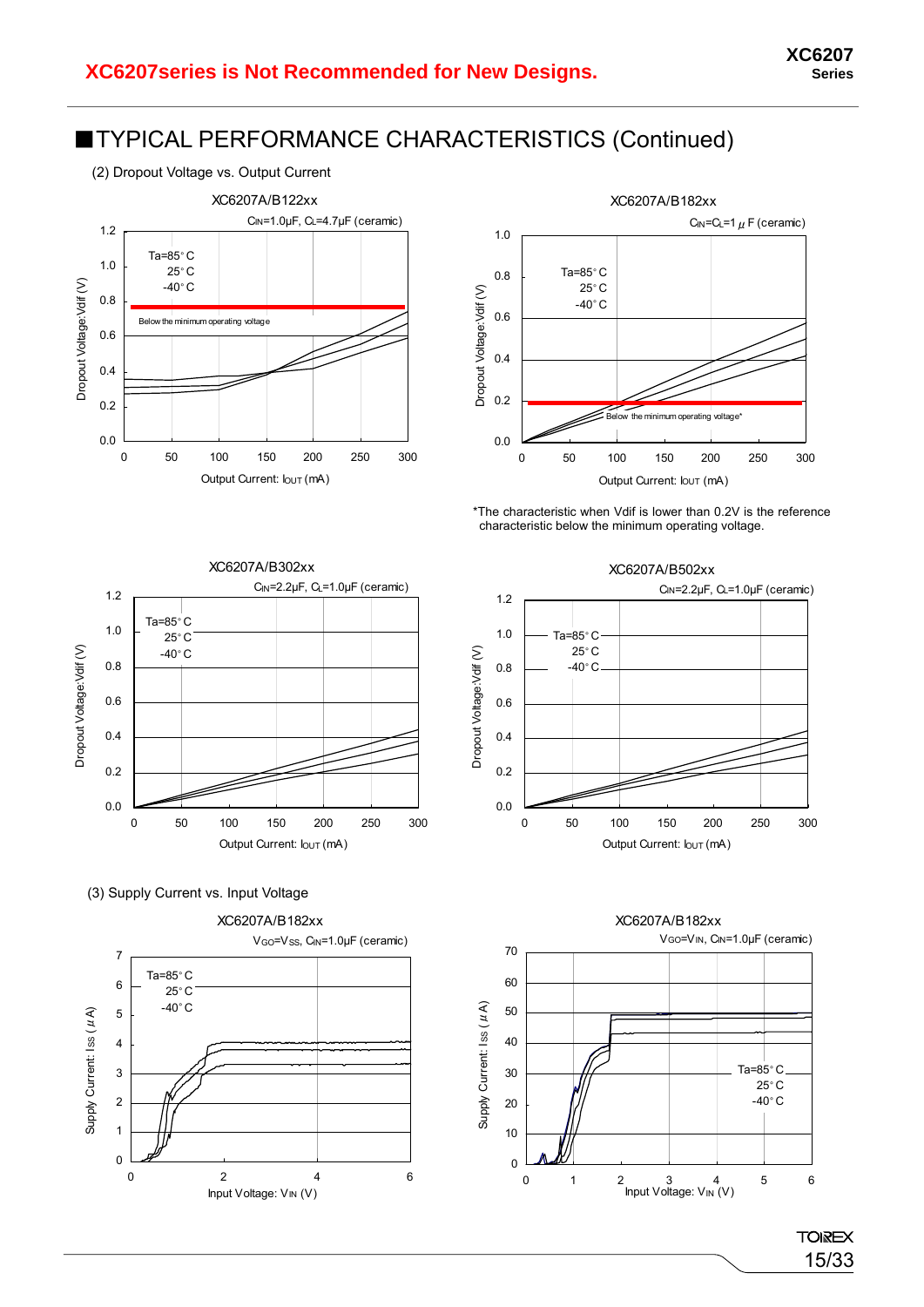(3) Supply Current vs. Input Voltage (Continued)



XC6207A/B502xx









#### XC6207A/B502xx



#### XC6207A/B182xx

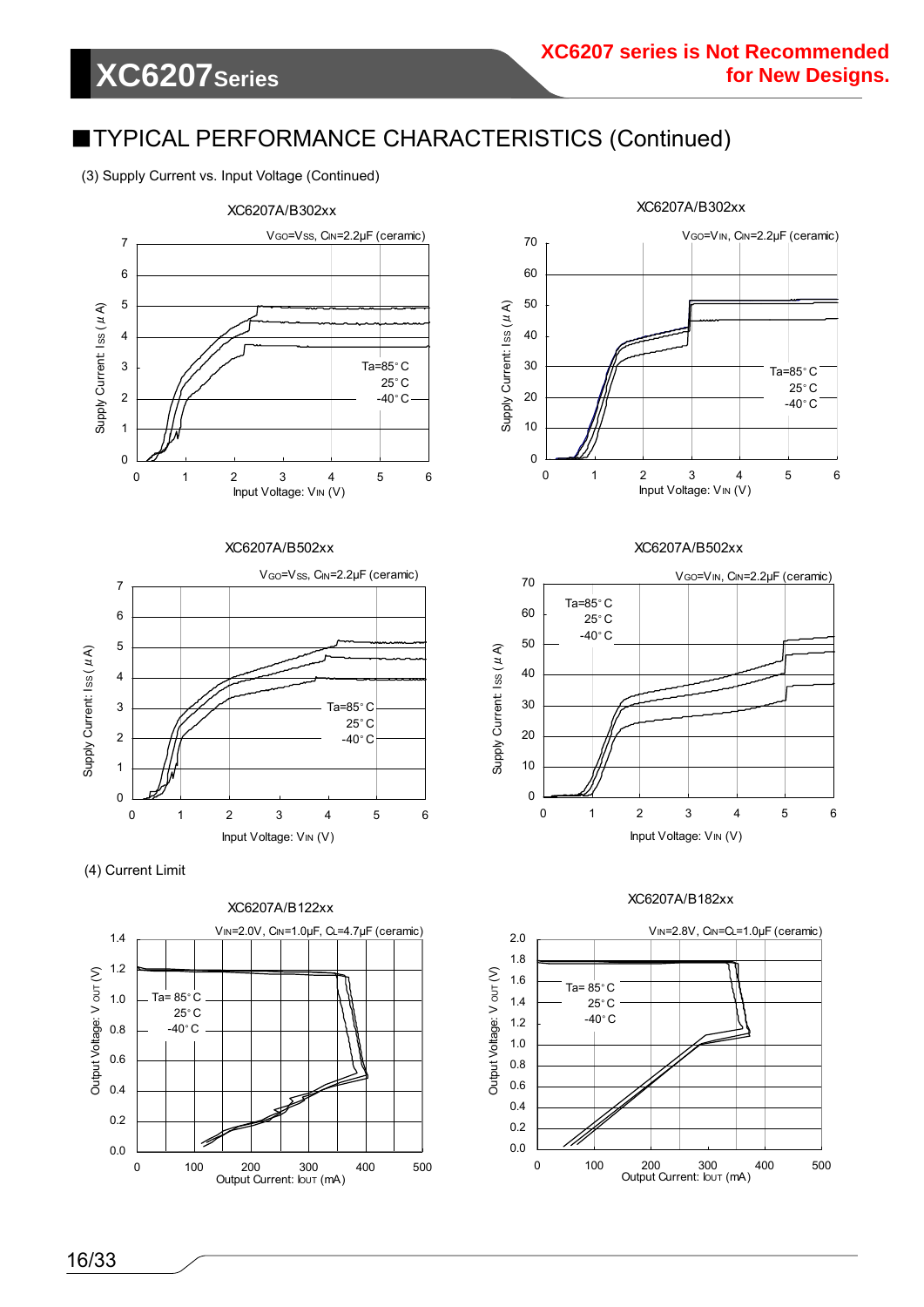

(5) High speed / Power Save Switching Current















#### XC6207B122xx

**TOIREX** 17/33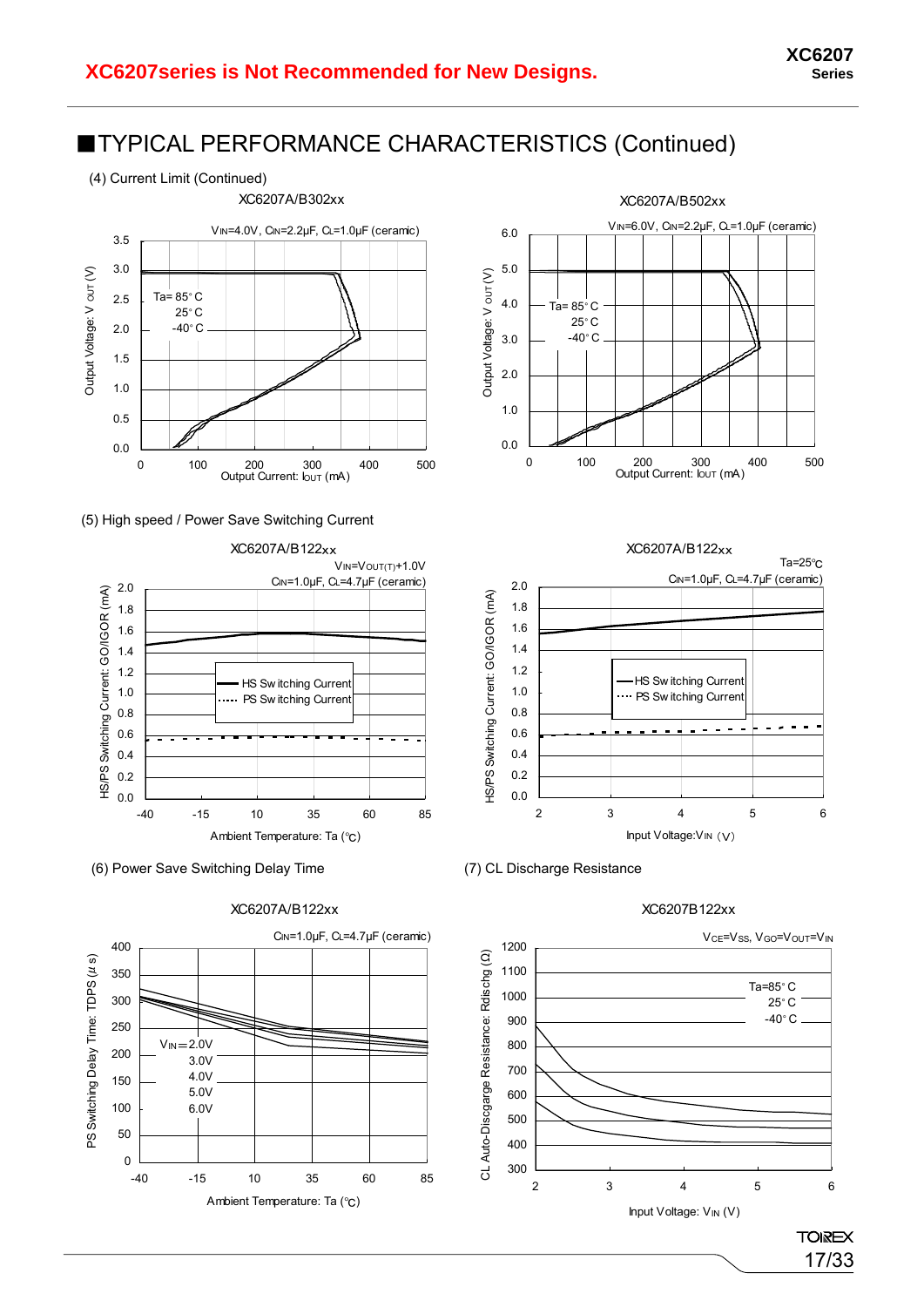#### (8) Load Transient Response

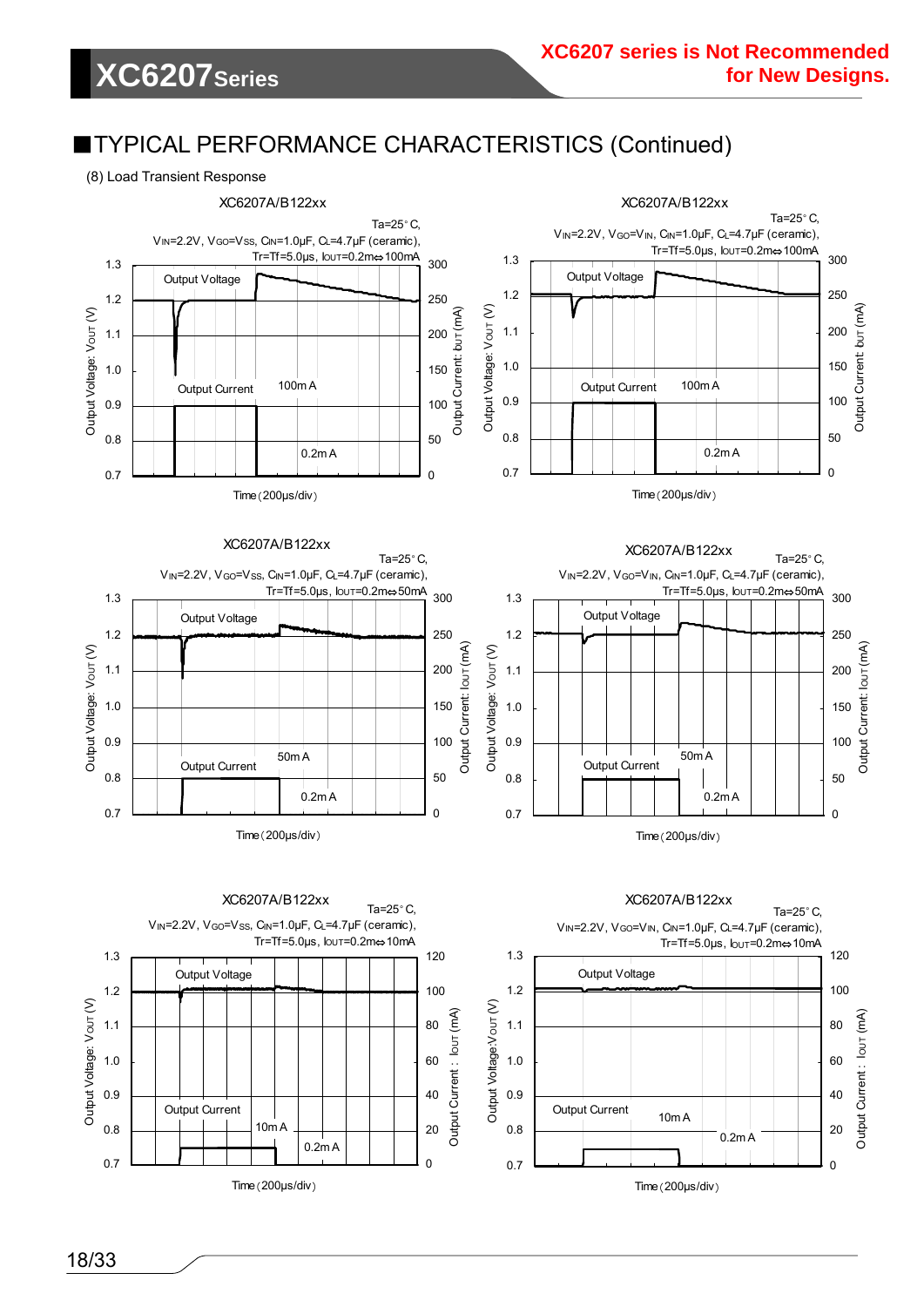#### (8) Load Transient Response (Continued)



**TOIREX** 19/33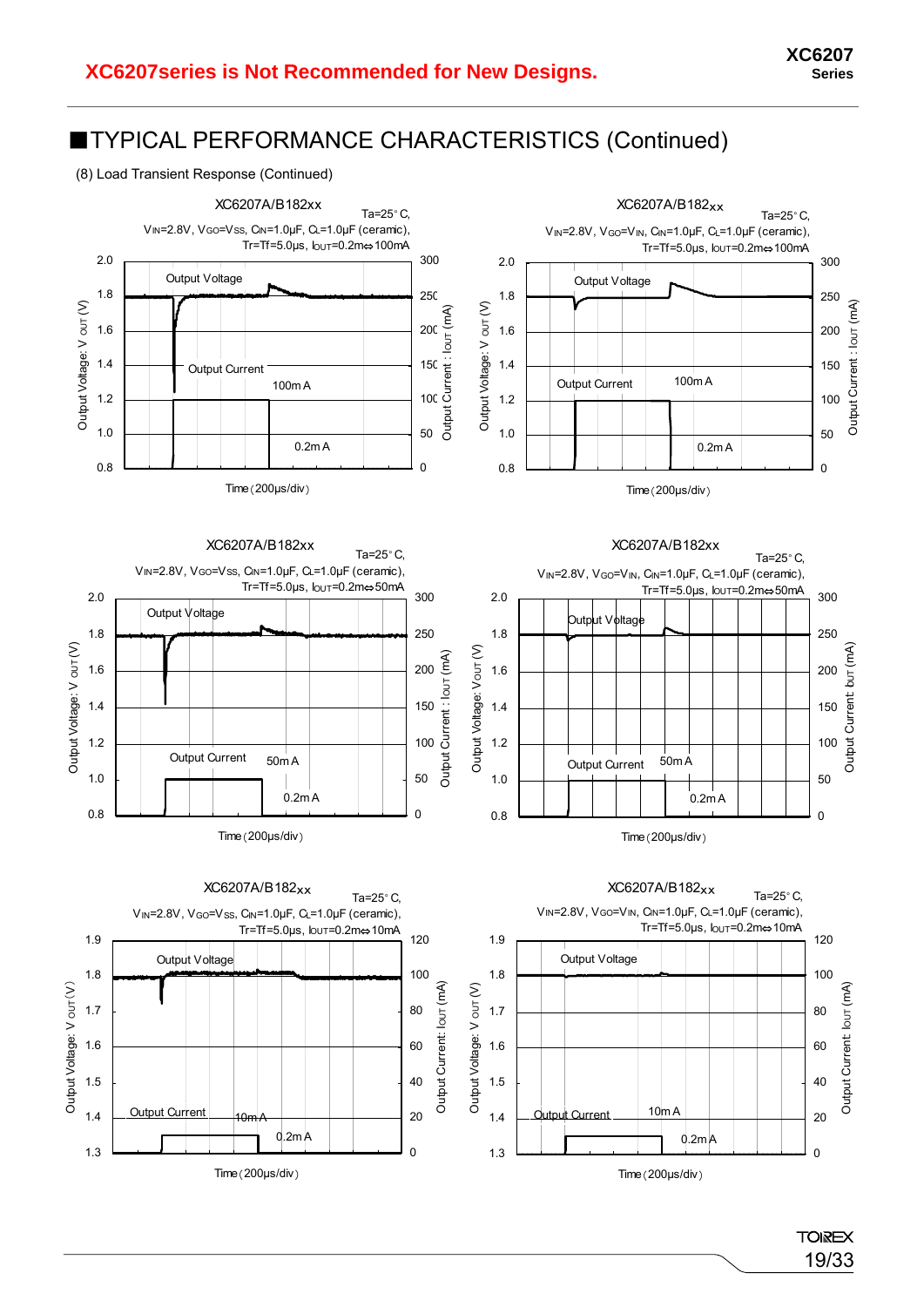(8) Load Transient Response (Continued)

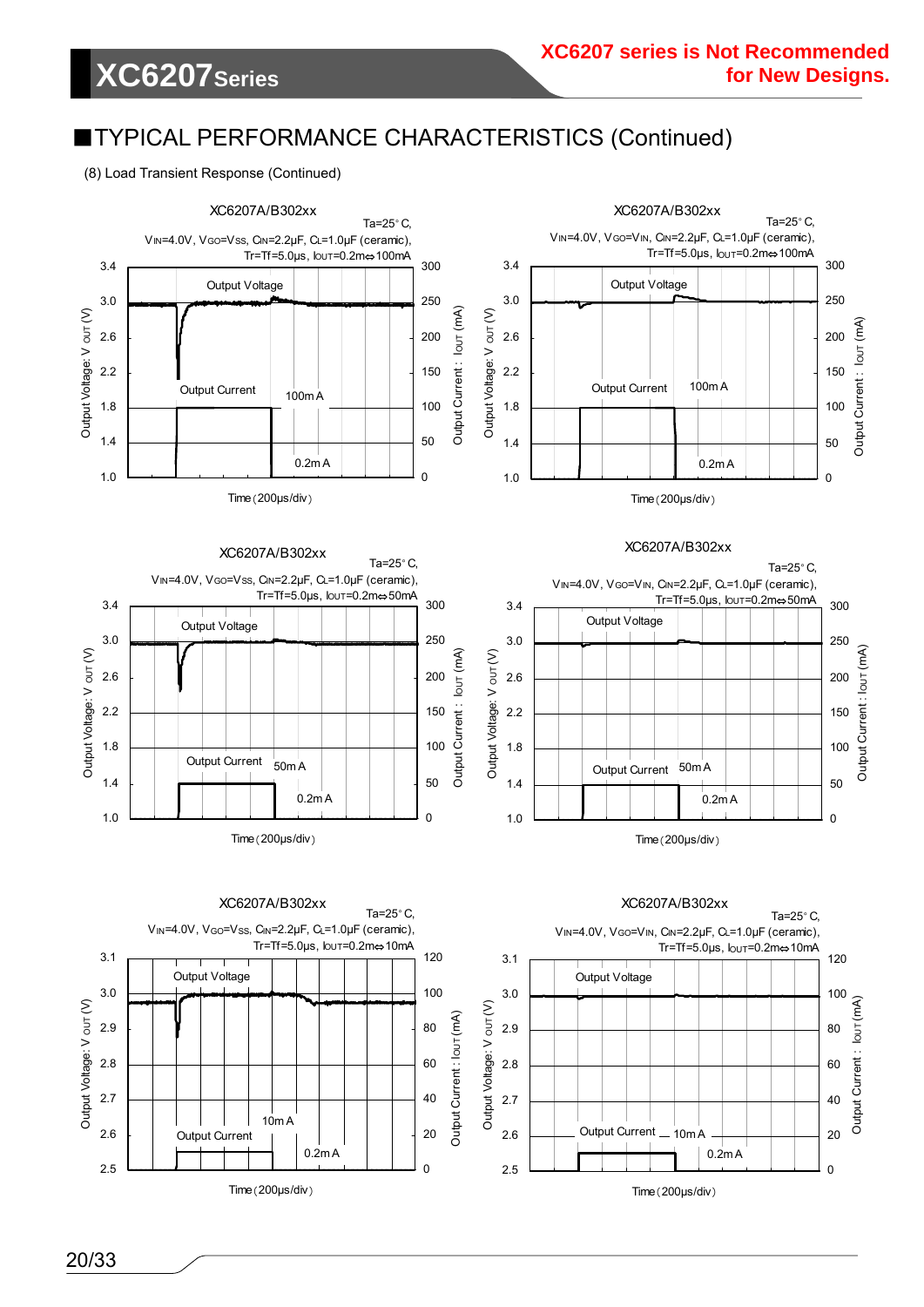#### (8) Load Transient Response (Continued)



**TOIREX** 21/33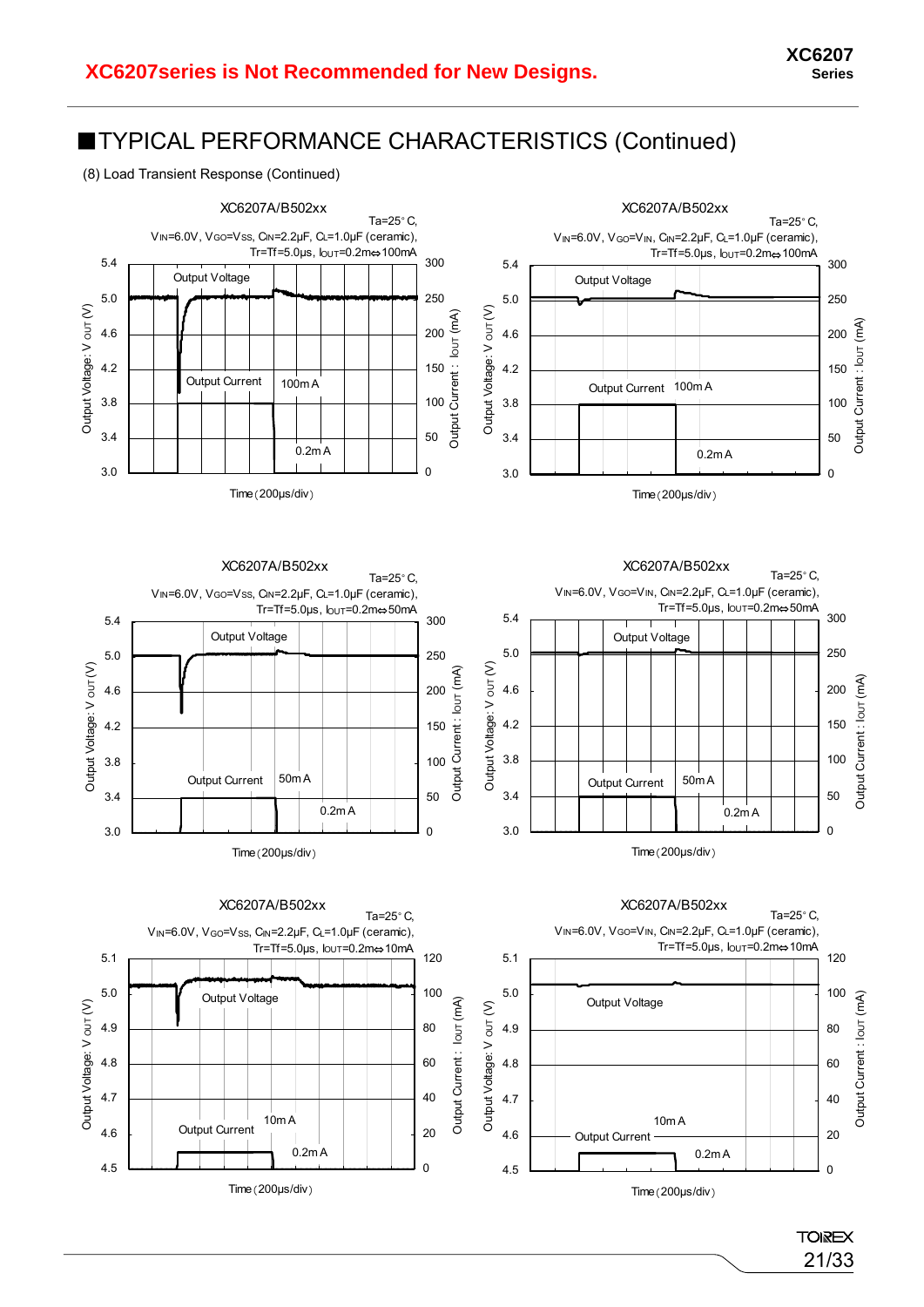# **XC6207Series**

### ■TYPICAL PERFORMANCE CHARACTERISTICS (Continued)

#### (8) Load Transient Response (Continued)

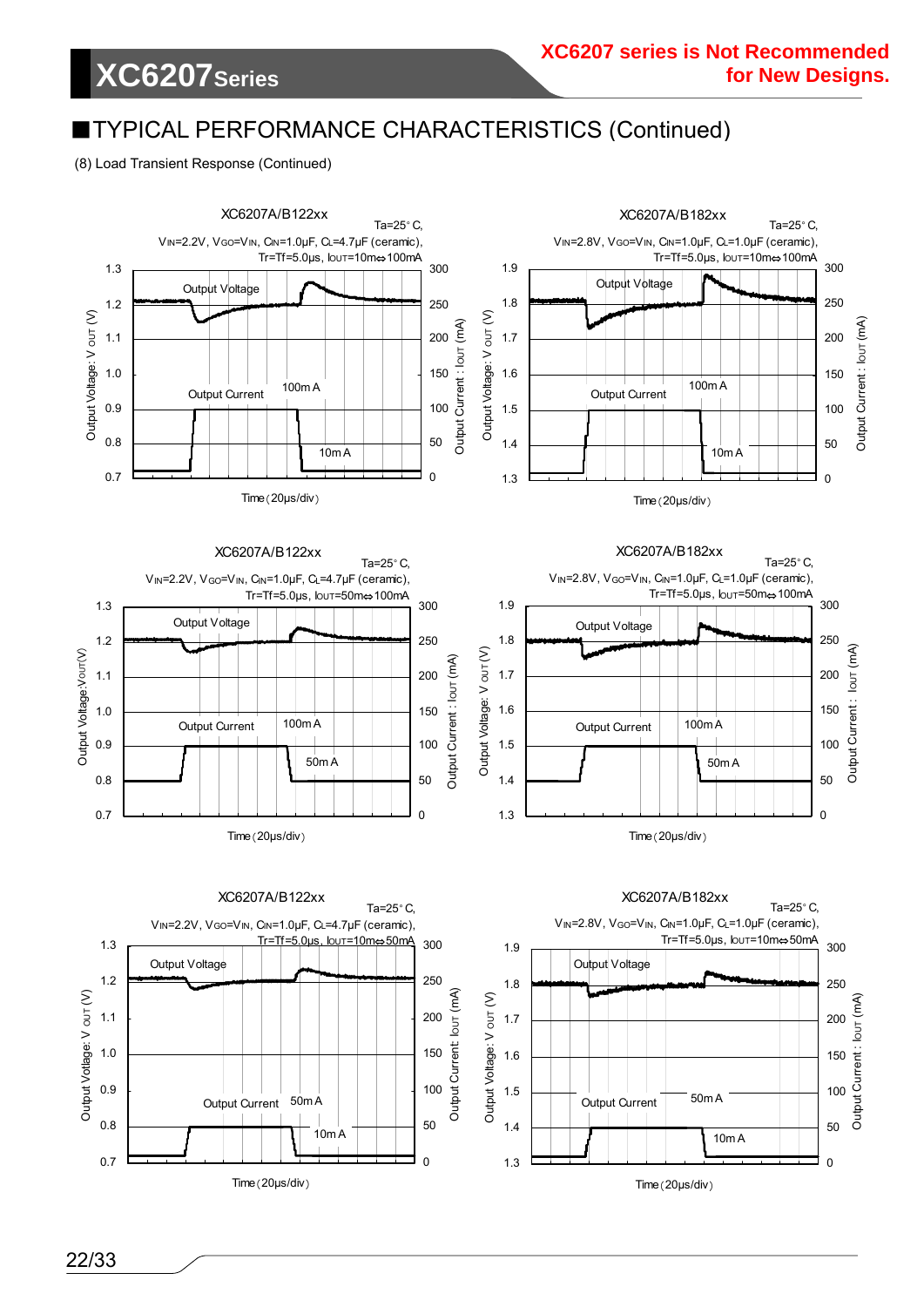



23/33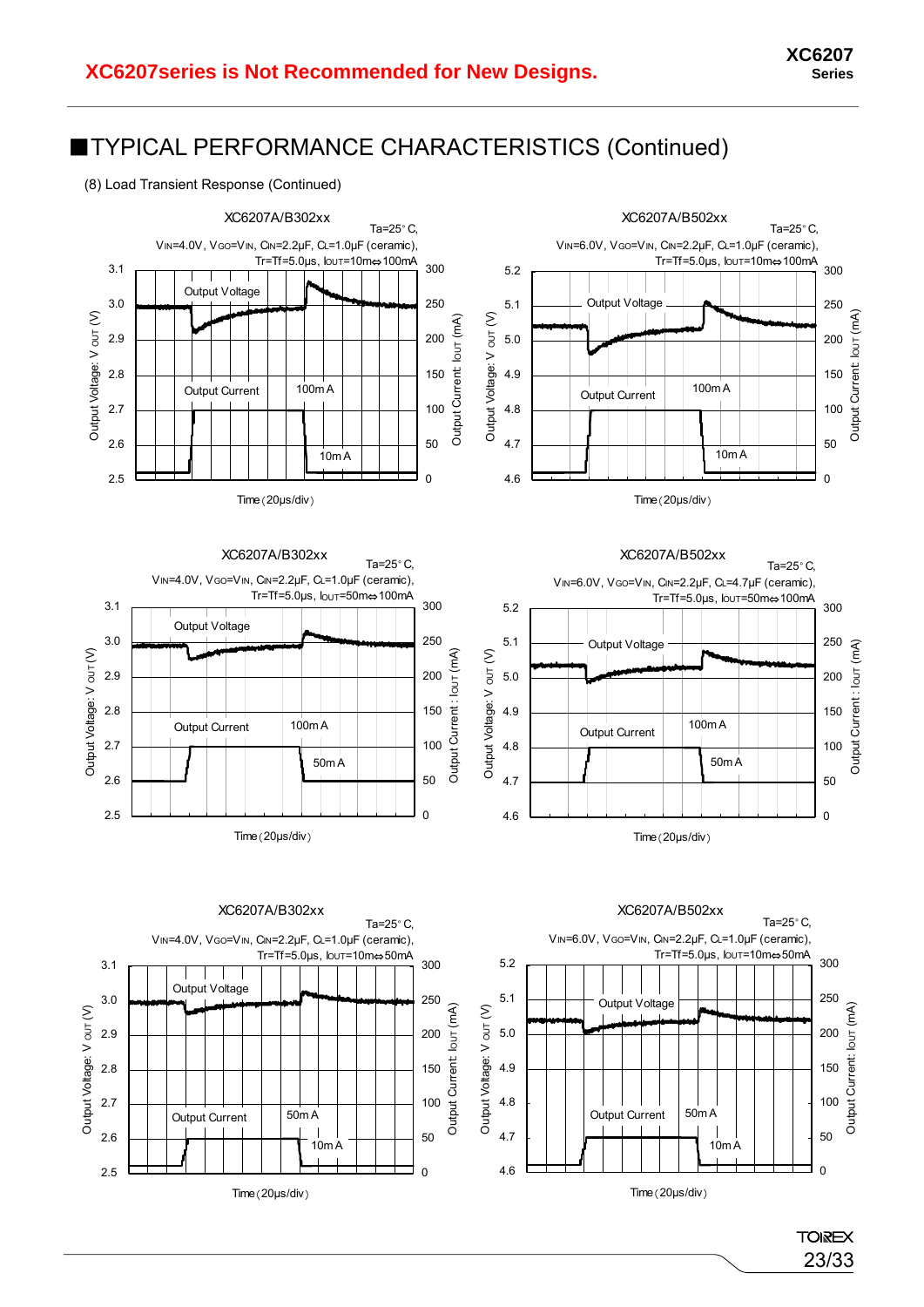(9) Input Transient Response

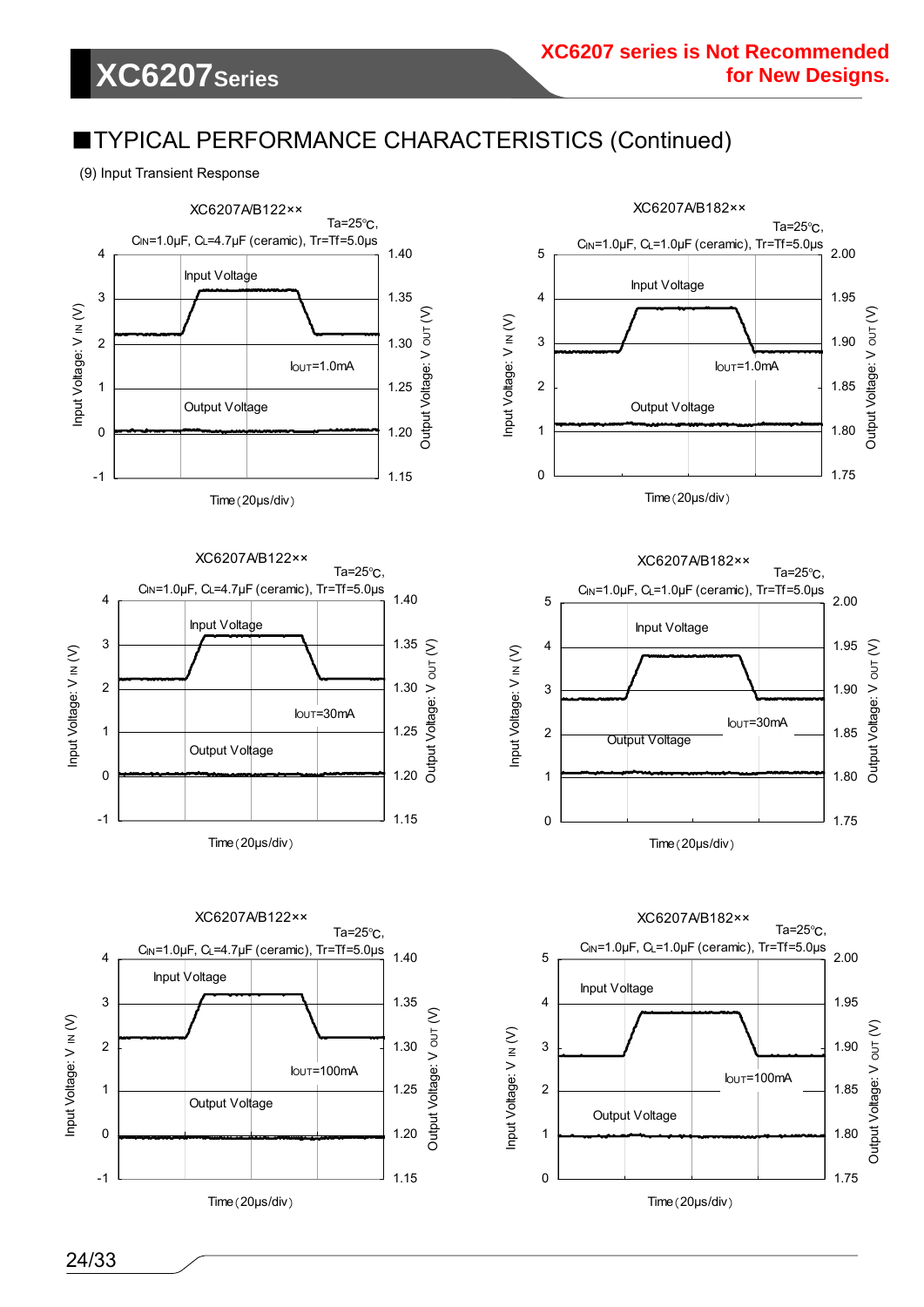(9) Input Transient Response (Continued)



**TOIREX** 25/33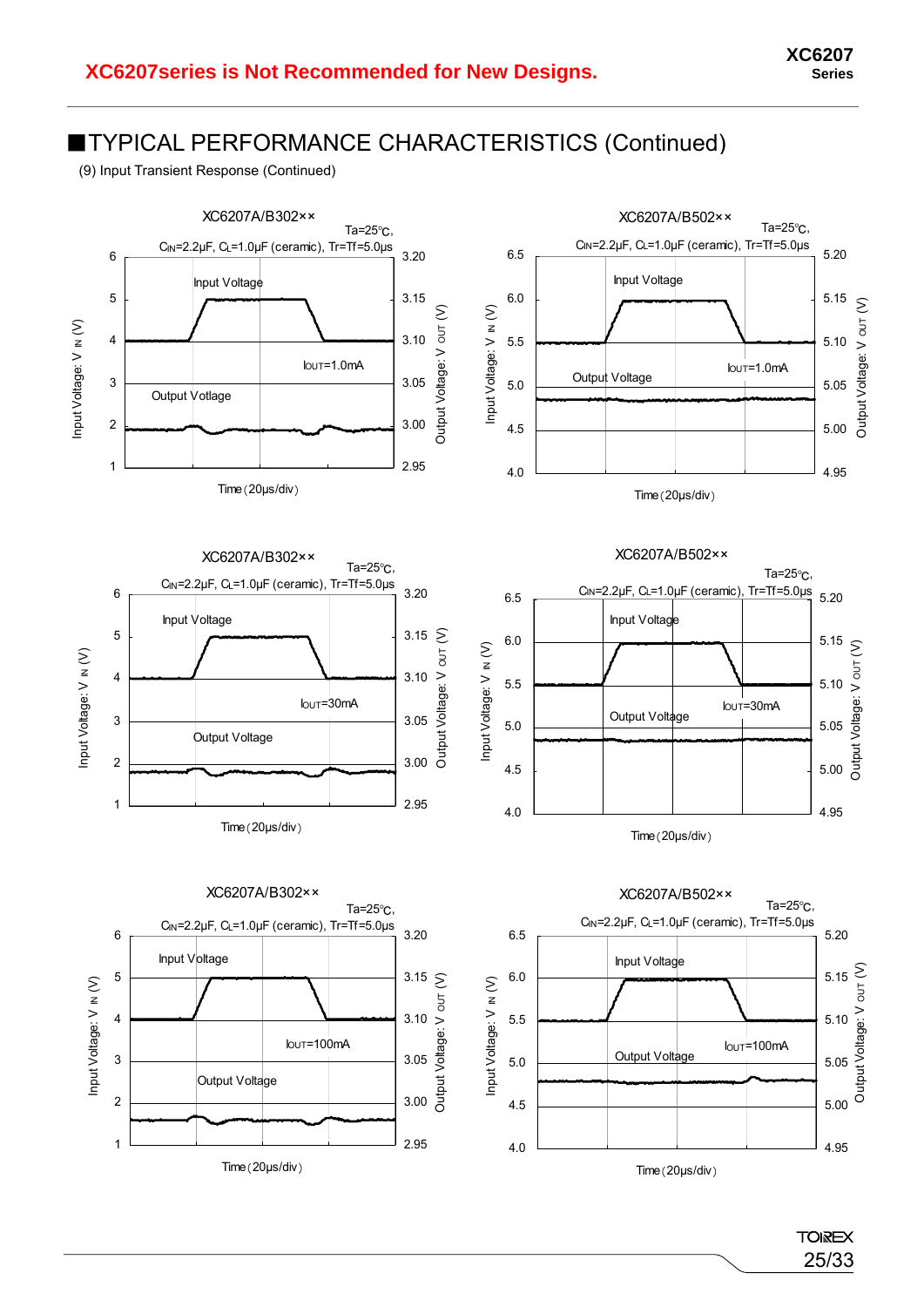(10) Enable Response Time

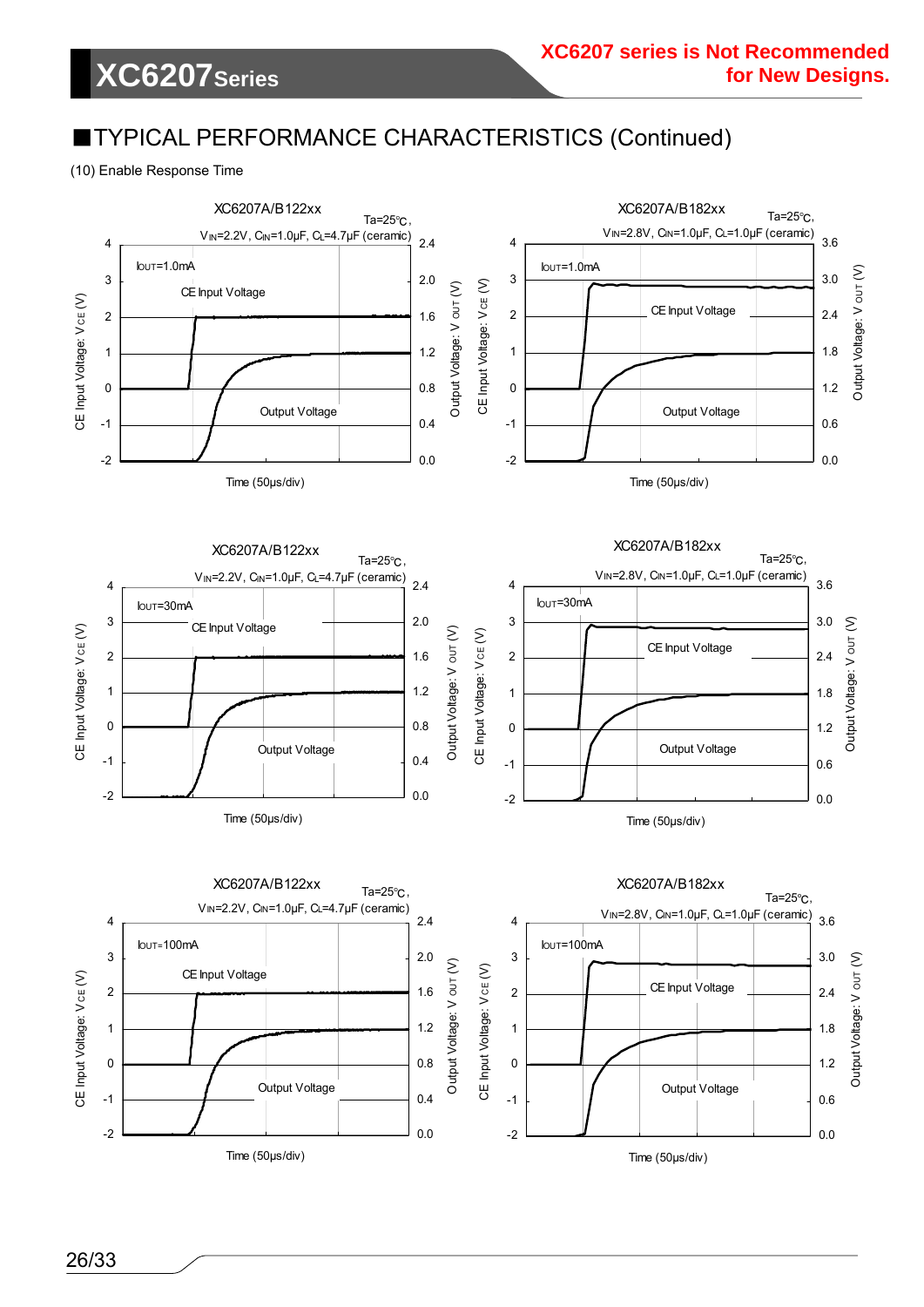(10) Enable Response Time (Continued)



**TOIREX** 27/33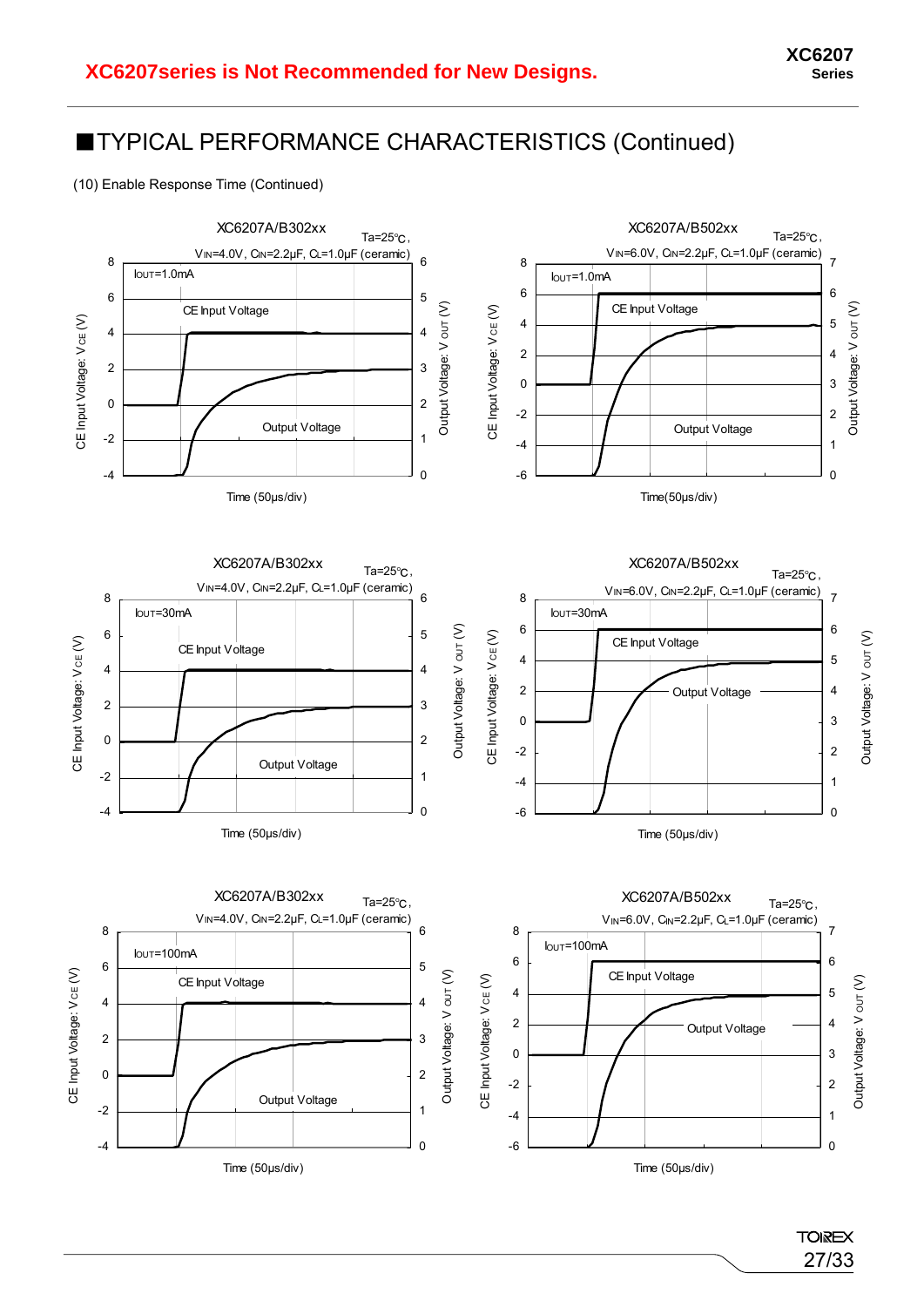(11) Ripple Rejection Rate







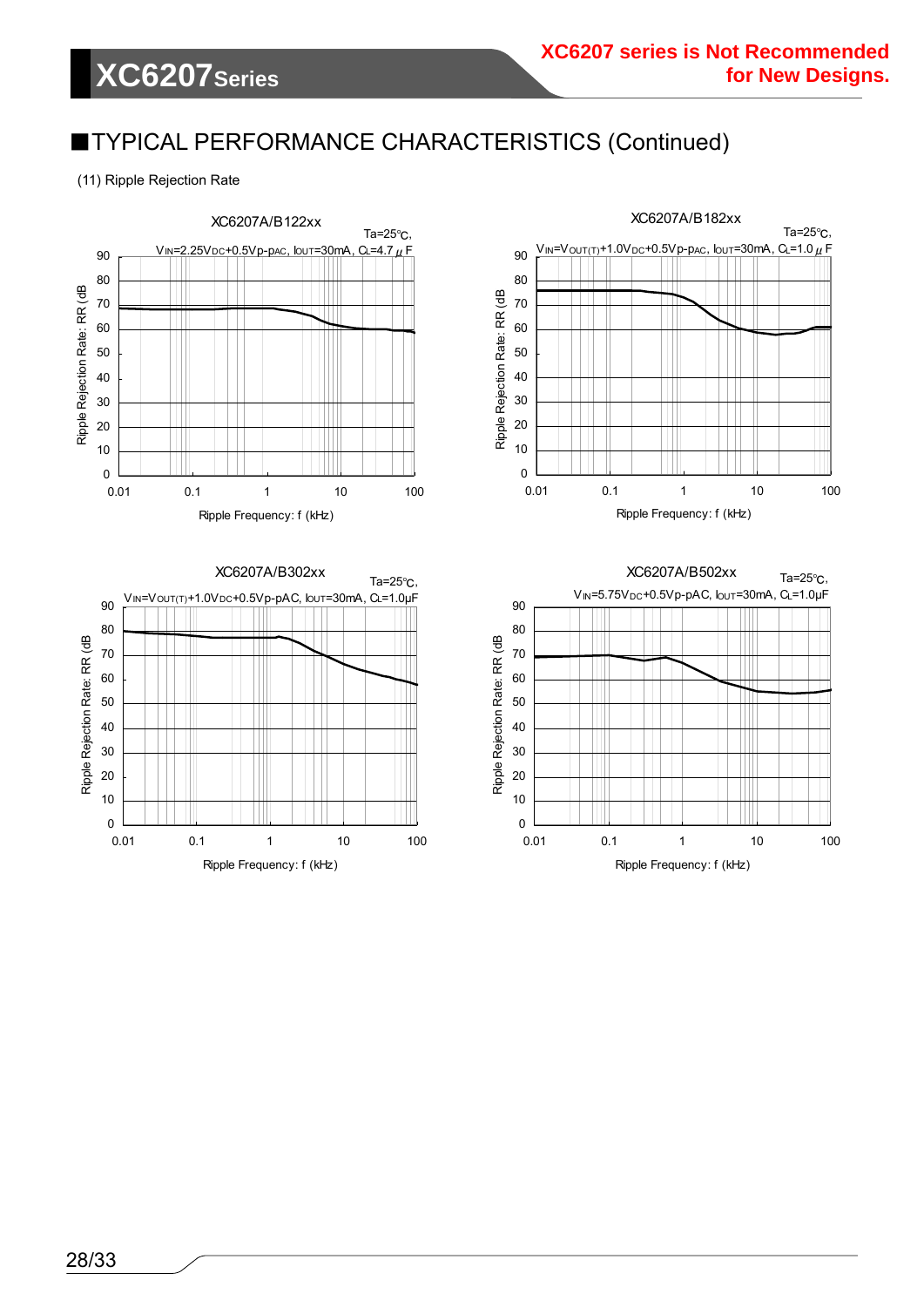### ■PACKAGING INFORMATION

 $\bullet$ SOT-25

 $(unit : mm)$ 



#### ●SOT-89-5







**TOIREX** 29/33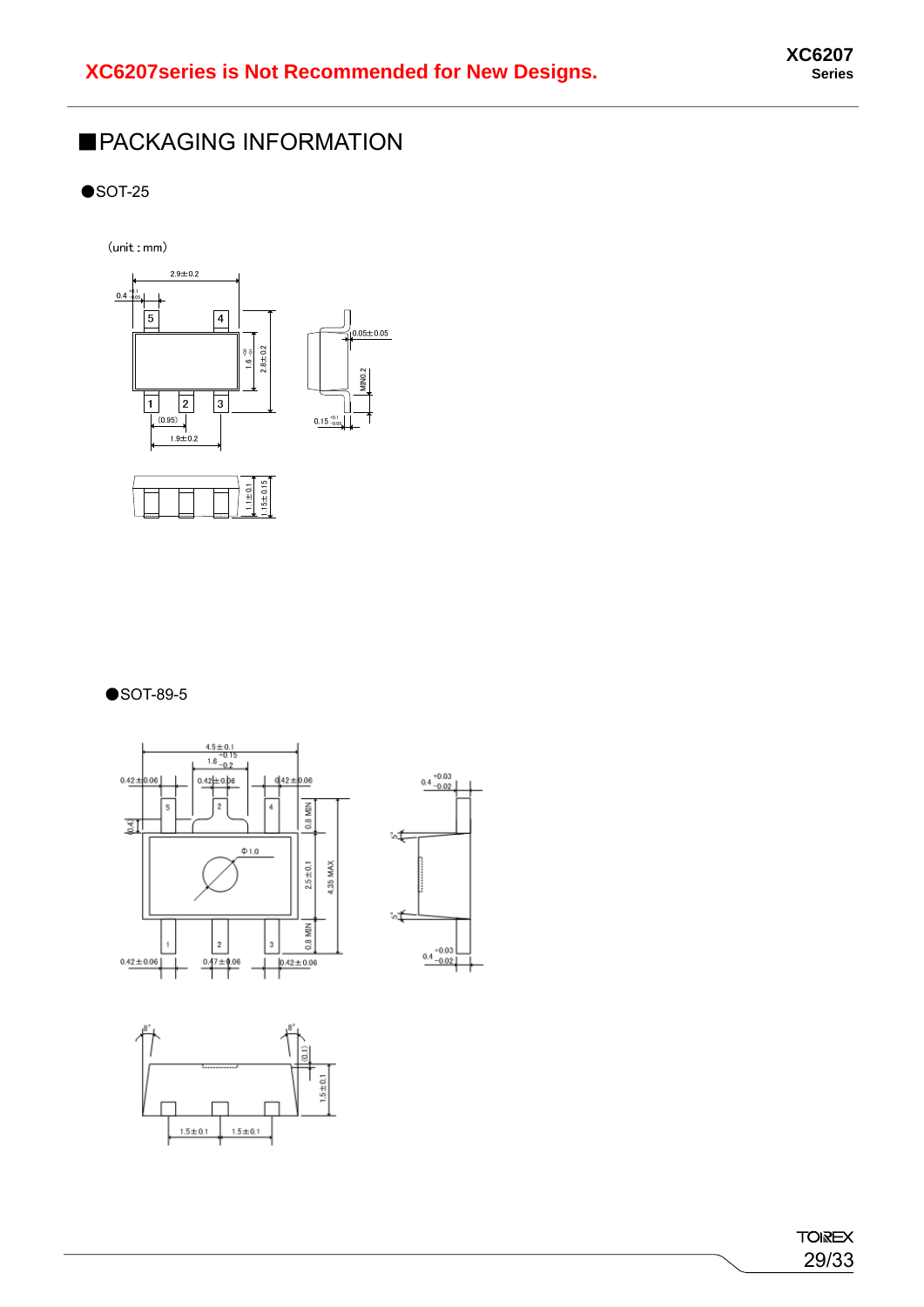# **XC6207Series**

### ■PACKAGING INFORMATION (Continued)

 $\bigcirc$ USP-6C



0.50

1.4±0.1

USP-6C Package

 $0.20 \pm 0.05$ 





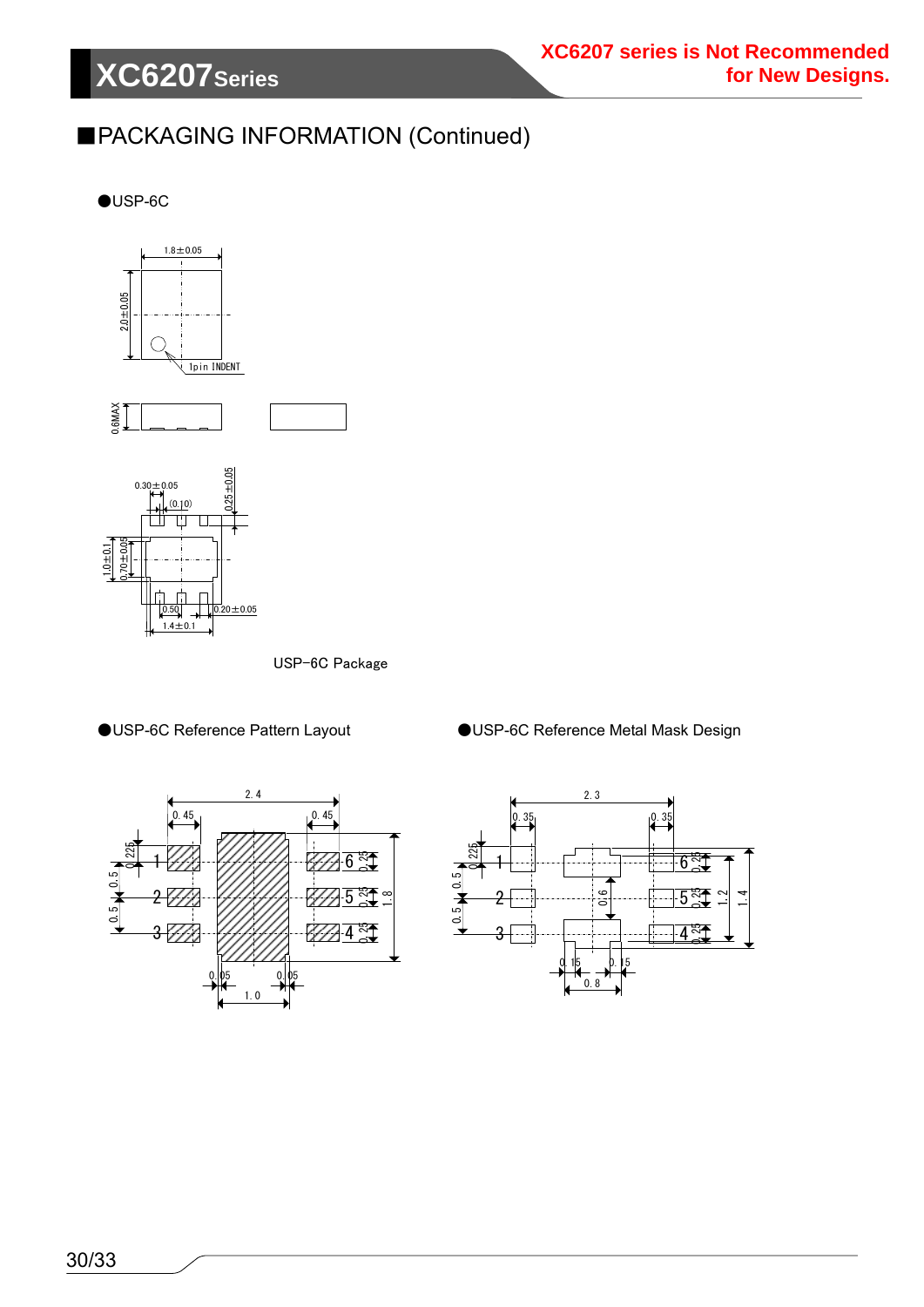### ■**MARKING RULE**

#### ●SOT-25, SOT-89-5



#### SOT-25 (TOP VIEW)



#### ① represents product series

| MARK | <b>PRODUCT SERIES</b> |
|------|-----------------------|
|      | XC6207******          |

#### ② represents type of regulator

| <b>MARK</b>           |                       |              |
|-----------------------|-----------------------|--------------|
| <b>OUTPUT VOLTAGE</b> | <b>PRODUCT SERIES</b> |              |
| 0.1V INCREMENTS       |                       |              |
|                       |                       | XC6207A***** |
|                       |                       | XC6207B***** |

#### ③ represents output voltage

| <b>MARK</b>    | <b>OUTPUT VOLTAGE (V)</b>    |     |                          | <b>MARK</b> | <b>OUTPUT VOLTAGE (V)</b> |     |     |      |      |
|----------------|------------------------------|-----|--------------------------|-------------|---------------------------|-----|-----|------|------|
| 0              |                              | 3.1 |                          | 3.15        | F                         | 1.6 | 4.6 | 1.65 | 4.65 |
| 1              | $\qquad \qquad \blacksquare$ | 3.2 |                          | 3.25        | н                         | 1.7 | 4.7 | 1.75 | 4.75 |
| $\overline{2}$ |                              | 3.3 | $\overline{\phantom{a}}$ | 3.35        | K                         | 1.8 | 4.8 | 1.85 | 4.85 |
| 3              |                              | 3.4 |                          | 3.45        | L                         | 1.9 | 4.9 | 1.95 | 4.95 |
| 4              |                              | 3.5 |                          | 3.55        | М                         | 2.0 | 5.0 | 2.05 |      |
| 5              |                              | 3.6 |                          | 3.65        | N                         | 2.1 |     | 2.15 |      |
| 6              |                              | 3.7 |                          | 3.75        | P                         | 2.2 |     | 2.25 |      |
| $\overline{7}$ | 0.8                          | 3.8 | 0.85                     | 3.85        | R                         | 2.3 |     | 2.35 |      |
| 8              | 0.9                          | 3.9 | 0.95                     | 3.95        | S                         | 2.4 | -   | 2.45 |      |
| 9              | 1.0                          | 4.0 | 1.05                     | 4.05        | $\mathsf T$               | 2.5 |     | 2.55 |      |
| Α              | 1.1                          | 4.1 | 1.15                     | 4.15        | U                         | 2.6 |     | 2.65 |      |
| B              | 1.2                          | 4.2 | 1.25                     | 4.25        | V                         | 2.7 |     | 2.75 |      |
| С              | 1.3                          | 4.3 | 1.35                     | 4.35        | X                         | 2.8 |     | 2.85 |      |
| D              | 1.4                          | 4.4 | 1.45                     | 4.45        | Y                         | 2.9 |     | 2.95 |      |
| E              | 1.5                          | 4.5 | 1.55                     | 4.55        | Z                         | 3.0 |     | 3.05 |      |

④ represents production lot number

0 to 9, A to Z reverse character 0 to 9, A to Z repeated (G, I, J, O, Q, W excluded)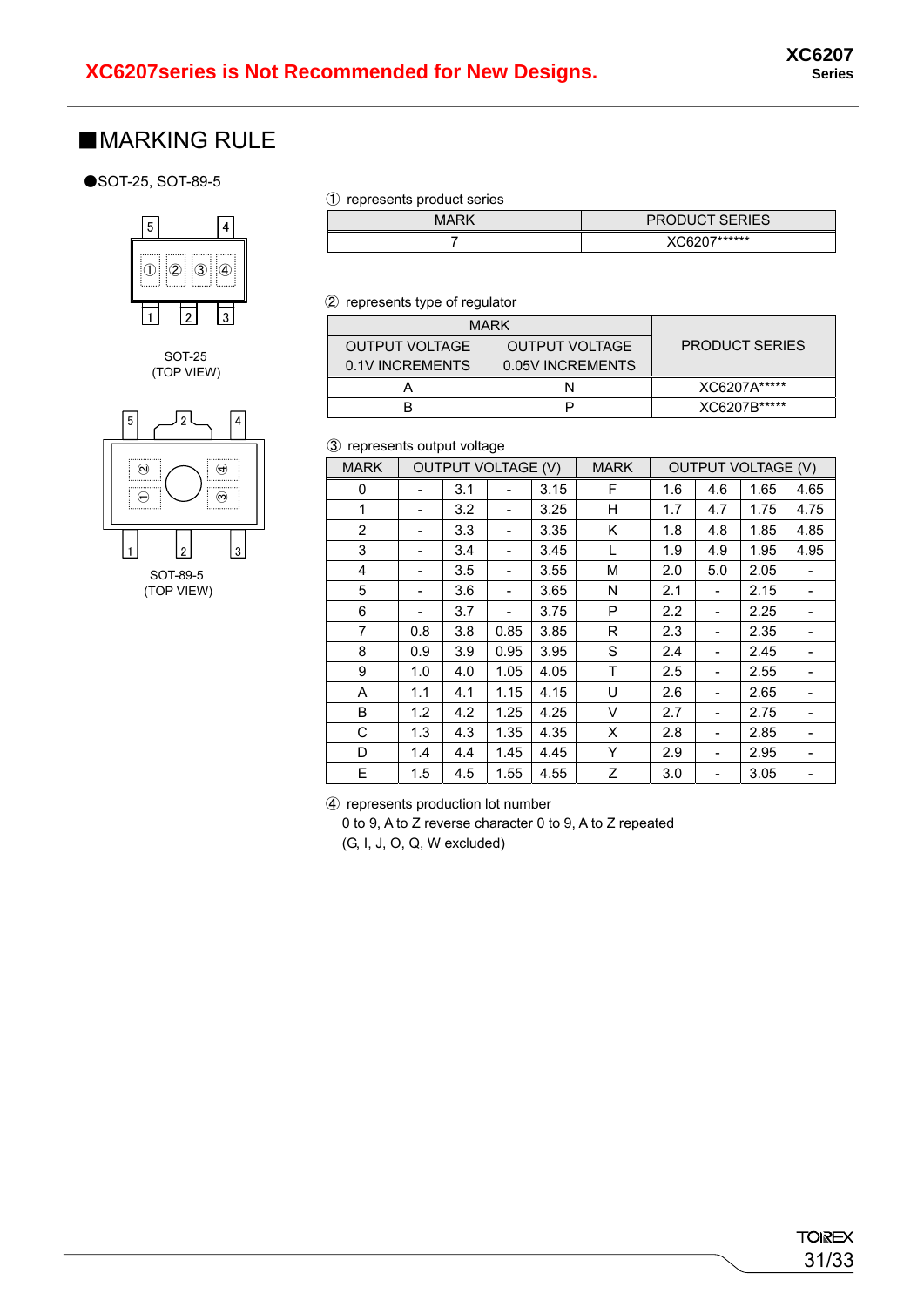### ■MARKING RULE (Continued)

#### $\bigcirc$ USP-6C



USP-6C (TOP VIEW)

#### ①② represents product series

| <b>MARK</b> |   | <b>PRODUCT SERIES</b> |  |
|-------------|---|-----------------------|--|
|             | ے |                       |  |
|             |   | XC6207******          |  |

③ represents type of regulator

| <b>MARK</b> | <b>TYPF</b>                                                           | <b>PRODUCT SERIES</b> |
|-------------|-----------------------------------------------------------------------|-----------------------|
| А           | High Active with No Pull-Down Resistor,<br>No CL Discharge Resistor   | XC6207A***D*          |
| B           | High Active with No Pull-Down Resistor,<br>with CL Discharge Resistor | XC6207B***D*          |

#### ④ represents integer of the output voltage (ex.)

| <b>MARK</b> | . .<br>VOLTAGE (V) | <b>PRODUCT SERIES</b> |
|-------------|--------------------|-----------------------|
|             | 3.X                | XC6207*3**D*          |
|             | 5.X                | XC6207*5**D*          |

#### ⑤ represents decimal number of the output voltage

| <b>MARK</b>   | <b>VOLTAGE</b><br>(V) | <b>PRODUCT</b><br><b>SERIES</b> | <b>MARK</b> | <b>VOLTAGE</b><br>(V) | <b>PRODUCT</b><br><b>SERIES</b> |
|---------------|-----------------------|---------------------------------|-------------|-----------------------|---------------------------------|
| 0             | X.0                   | XC6207**02/1D*                  | A           | X.05                  | XC6207**0A/BD*                  |
|               |                       |                                 |             |                       |                                 |
|               | X.1                   | XC6207**12/1D*                  | в           | X.15                  | XC6207**1A/BD*                  |
| $\mathcal{P}$ | X.2                   | XC6207**22/1D*                  | С           | X.25                  | XC6207**2A/BD*                  |
| 3             | X.3                   | XC6207**32/1D*                  | D           | X.35                  | XC6207**3A/BD*                  |
| 4             | X.4                   | XC6207**42/1D*                  | F           | X.45                  | XC6207**4A/BD*                  |
| 5             | X.5                   | XC6207**52/1D*                  | F           | X.55                  | XC6207**5A/BD*                  |
| 6             | X.6                   | XC6207**62/1D*                  | н           | X.65                  | XC6207**6A/BD*                  |
| 7             | X.7                   | XC6207**72/1D*                  | K           | X.75                  | XC6207**7A/BD*                  |
| 8             | X.8                   | XC6207**82/1D*                  |             | X.85                  | XC6207**8A/BD*                  |
| 9             | X.9                   | XC6207**92/1Dx                  | М           | X.95                  | XC6207**9A/BD*                  |

⑥ represents production lot number

0 to 9, A to Z repeated (G, I, J, O, Q, W excluded) \*No character inversion used.